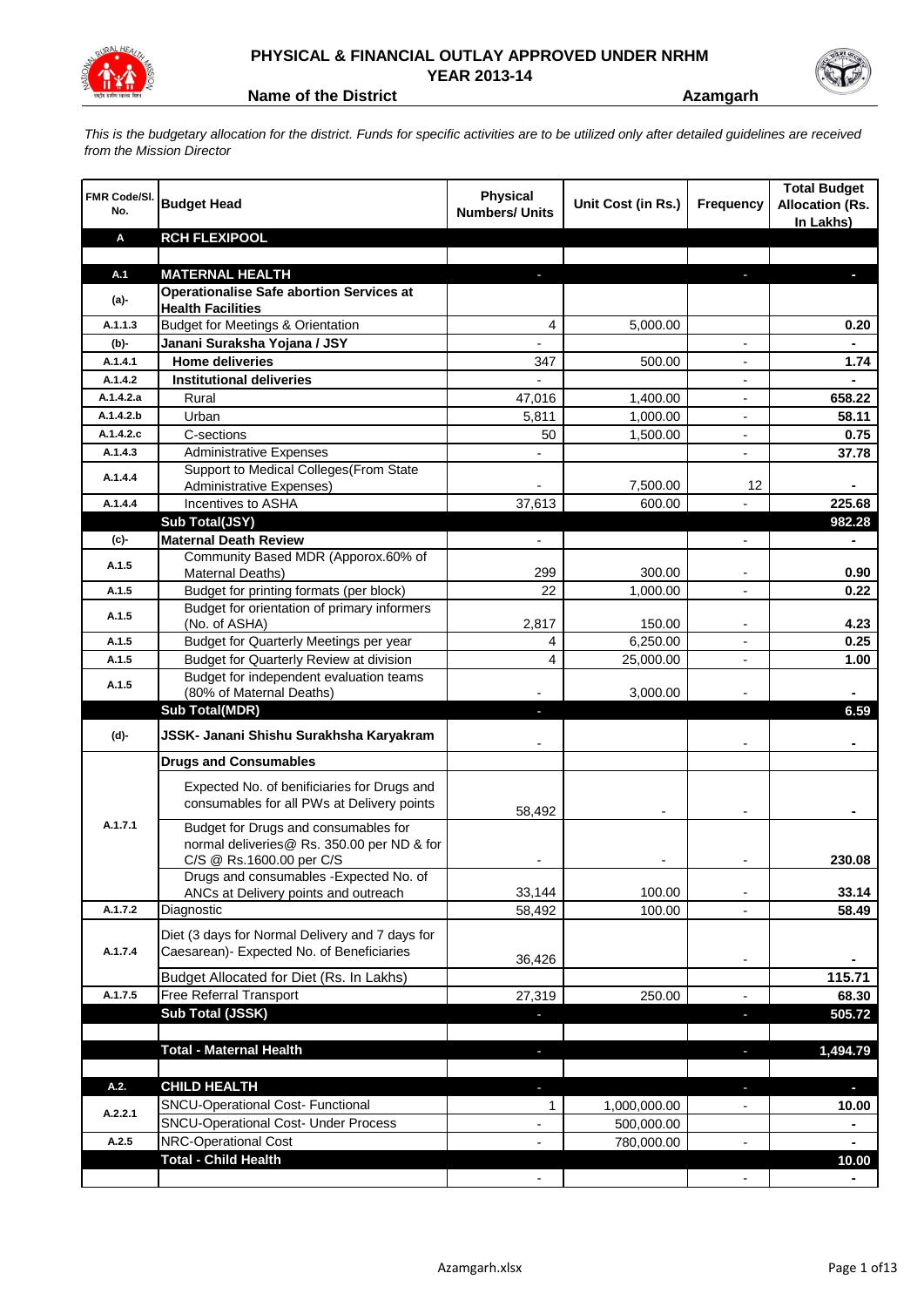| FMR Code/SI.<br>No. | <b>Budget Head</b>                                                                                                                                                                                                                                                                                            | <b>Physical</b><br><b>Numbers/ Units</b> | Unit Cost (in Rs.) | Frequency                | <b>Total Budget</b><br><b>Allocation (Rs.</b><br>In Lakhs) |
|---------------------|---------------------------------------------------------------------------------------------------------------------------------------------------------------------------------------------------------------------------------------------------------------------------------------------------------------|------------------------------------------|--------------------|--------------------------|------------------------------------------------------------|
| A.3                 | <b>FAMILY PLANNING</b>                                                                                                                                                                                                                                                                                        |                                          |                    | J,                       |                                                            |
| A.3.1               | <b>Terminal/Limiting Methods</b>                                                                                                                                                                                                                                                                              |                                          |                    |                          |                                                            |
| A.3.1.1             | Orientation workshop, dissemination of<br>manuals on FP standards & quality<br>assurance of sterilisation services, fixed day                                                                                                                                                                                 | 1                                        | 25,000.00          |                          | 0.25                                                       |
| A.3.1.2             | planning meeting<br>Female Sterilisation Camps Proposed                                                                                                                                                                                                                                                       | 357                                      | 2,000.00           |                          | 7.14                                                       |
| A.3.1.3             | <b>NSV Camps Proposed</b>                                                                                                                                                                                                                                                                                     |                                          |                    |                          |                                                            |
|                     |                                                                                                                                                                                                                                                                                                               | 4                                        | 3,500.00           |                          | 0.14                                                       |
| A.3.1.4             | <b>Compensation for Female Sterilisation</b>                                                                                                                                                                                                                                                                  | 12,054                                   | 1,000.00           | $\overline{\phantom{a}}$ | 120.54                                                     |
| A.3.1.5             | Compensation for male sterilization/NSV<br>Acceptance<br>Orientation Workshop on accreditation of                                                                                                                                                                                                             | 50                                       | 1,500.00           | $\overline{a}$           | 0.75                                                       |
| A.3.1.6             | private providers to provide sterilization<br>services                                                                                                                                                                                                                                                        | 1                                        | 10,000.00          |                          | 0.10                                                       |
| A.3.2               | <b>Spacing Methods</b>                                                                                                                                                                                                                                                                                        |                                          |                    |                          |                                                            |
| A.3.2.2             | IUD services at health facilities (including<br>fixed day services at Sub Centres-L1)                                                                                                                                                                                                                         | 15                                       | 3,000.00           | $\overline{a}$           | 0.45                                                       |
|                     | IUD services at health facilities (including                                                                                                                                                                                                                                                                  |                                          |                    |                          |                                                            |
| A.3.2.3             | fixed day services at Sub Centre-L1 ) No. of                                                                                                                                                                                                                                                                  |                                          |                    |                          |                                                            |
|                     | <b>IUCD</b> insertions                                                                                                                                                                                                                                                                                        | 15,840                                   | 20.00              |                          | 3.17                                                       |
| A.3.3               | POL for Family Planning/ Others (including<br>additional mobility support to surgeon's team<br>if req)-Budget given according to total nos.<br>of Female Sterilization Camps.                                                                                                                                 |                                          |                    |                          |                                                            |
|                     |                                                                                                                                                                                                                                                                                                               | 357                                      | 1,000.00           |                          | 3.57                                                       |
| A.3.5.2             | Performance rewards                                                                                                                                                                                                                                                                                           |                                          |                    |                          |                                                            |
|                     | Division level: Rs. 11.25 Lakh @ Rs.<br>62,500/- per division (Rs.20,000 for 1st, Rs.<br>15,000 for 2nd and Rs. 10,000 for 3rd<br>position for best performing tubectomy<br>surgeon at each division, Rs. 15,000 for<br>best performing NSV surgeon, and Rs.2000/-<br>for best SN and Rs.500/- for best ANM). |                                          |                    |                          |                                                            |
|                     |                                                                                                                                                                                                                                                                                                               | 1                                        | 62,500.00          |                          | 0.63                                                       |
| A.3.5.3             | World Population Day' celebration                                                                                                                                                                                                                                                                             |                                          |                    | $\blacksquare$           |                                                            |
|                     | For District level activities                                                                                                                                                                                                                                                                                 | 1                                        | 100,000.00         |                          | 1.00                                                       |
|                     | For Block level activities                                                                                                                                                                                                                                                                                    | 22                                       | 10,000.00          | $\overline{\phantom{a}}$ | 2.20                                                       |
| A.3.5.4             | Other strategies/ activities                                                                                                                                                                                                                                                                                  |                                          |                    | $\overline{a}$           |                                                            |
|                     | Orientation of district nodal officers for                                                                                                                                                                                                                                                                    |                                          |                    |                          |                                                            |
| A.3.5.4.2           | change in FP Beema Policy-No. of                                                                                                                                                                                                                                                                              |                                          |                    |                          |                                                            |
|                     | Workshops                                                                                                                                                                                                                                                                                                     | 1                                        | 10,000.00          |                          | 0.10                                                       |
|                     | <b>Total -Family Planning</b>                                                                                                                                                                                                                                                                                 | ı                                        |                    | J,                       | 140.03                                                     |
|                     |                                                                                                                                                                                                                                                                                                               |                                          |                    |                          |                                                            |
| A.4                 | <b>ADOLESCENT REPRODUCTIVE AND</b>                                                                                                                                                                                                                                                                            |                                          |                    |                          |                                                            |
|                     | <b>SEXUAL HEALTH / ARSH</b>                                                                                                                                                                                                                                                                                   |                                          |                    |                          | ۰                                                          |
| A.4.1.4             | <b>Operating Expenses</b>                                                                                                                                                                                                                                                                                     |                                          |                    | $\overline{\phantom{a}}$ |                                                            |
|                     | For Existing Clinics                                                                                                                                                                                                                                                                                          | 2                                        | 2,500.00           | 12                       | 0.60                                                       |
| A.4.2               | <b>School Health programme</b>                                                                                                                                                                                                                                                                                |                                          |                    | $\overline{a}$           |                                                            |
|                     | Dissemination of Guidelines for School                                                                                                                                                                                                                                                                        |                                          |                    |                          |                                                            |
| A.4.2.1             | Health Programme (14 Nos. for each Block                                                                                                                                                                                                                                                                      |                                          |                    |                          |                                                            |
|                     | and 7 Nos. for District Level)                                                                                                                                                                                                                                                                                | 315                                      | 75.00              | 1                        | 0.24                                                       |
| A.4.2.2             | Convergence Meeting at Block level (Twice                                                                                                                                                                                                                                                                     |                                          |                    |                          |                                                            |
|                     | in a year)                                                                                                                                                                                                                                                                                                    | 22                                       | 2,500.00           | 2                        | 1.10                                                       |
| A.4.2.3             | Mobility Support (For Block Level)                                                                                                                                                                                                                                                                            | 22                                       | 25,000.00          | 6                        | 33.00                                                      |
| A.4.3               | Other strategies/activities                                                                                                                                                                                                                                                                                   |                                          |                    |                          |                                                            |
| A.4.3.2             | <b>Menstrual Hygiene</b>                                                                                                                                                                                                                                                                                      |                                          |                    |                          |                                                            |
|                     | No.of Blocks                                                                                                                                                                                                                                                                                                  |                                          |                    |                          |                                                            |
|                     | No.of ASHAs                                                                                                                                                                                                                                                                                                   |                                          |                    |                          |                                                            |
|                     | One Planning & Sensitization meeting at<br>Dist.level @Rs.5000/-meeting                                                                                                                                                                                                                                       |                                          | 5,000.00           |                          |                                                            |
|                     | One Review & Refresher meeting at<br>Dist.level @Rs.5000/-meeting                                                                                                                                                                                                                                             |                                          | 5,000.00           | $\overline{\phantom{a}}$ |                                                            |
|                     | Reporting Register for District & Blocks                                                                                                                                                                                                                                                                      |                                          |                    |                          |                                                            |
|                     | @Rs.30/-register                                                                                                                                                                                                                                                                                              |                                          | 30.00              | $\overline{\phantom{a}}$ |                                                            |
|                     | Reporting Register for ASHA @Rs.30/-regist                                                                                                                                                                                                                                                                    | $\overline{\phantom{a}}$                 | 30.00              | $\overline{\phantom{a}}$ | $\blacksquare$                                             |
|                     | Storage Almirahs for District & Blocks<br>@Rs.5000/- Almirahs                                                                                                                                                                                                                                                 |                                          | 5,000.00           |                          |                                                            |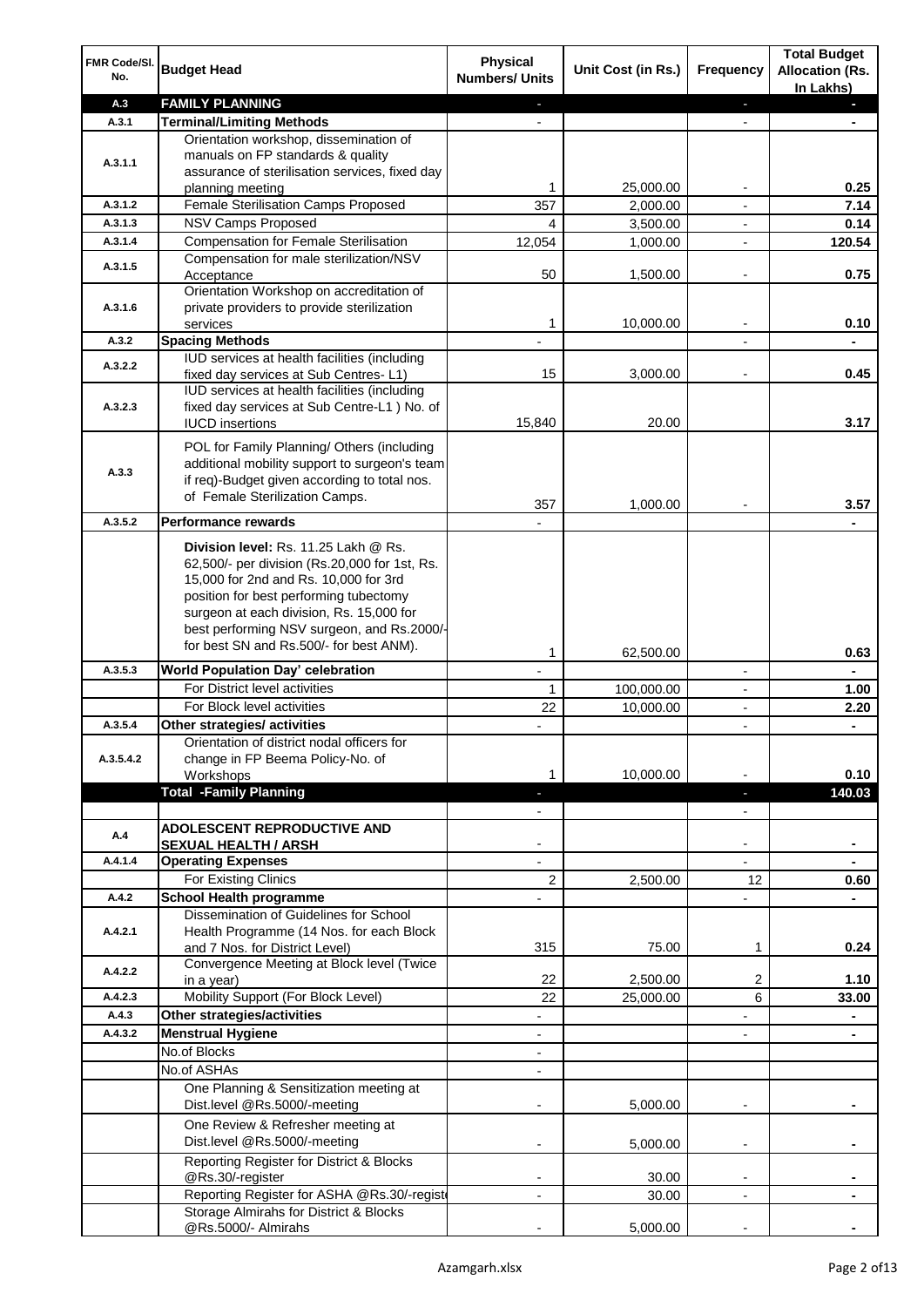| FMR Code/SI.<br>No. | <b>Budget Head</b>                                                                                                                                        | <b>Physical</b><br><b>Numbers/ Units</b> | Unit Cost (in Rs.) | <b>Frequency</b>         | <b>Total Budget</b><br><b>Allocation (Rs.</b><br>In Lakhs) |
|---------------------|-----------------------------------------------------------------------------------------------------------------------------------------------------------|------------------------------------------|--------------------|--------------------------|------------------------------------------------------------|
|                     | 2 Flex banner with hanging rod per<br>block/Dist.@Rs.500/-banner                                                                                          |                                          | 500.00             |                          |                                                            |
|                     | <b>Sub-total ARSH</b>                                                                                                                                     |                                          |                    | $\sim$                   | 34.94                                                      |
|                     |                                                                                                                                                           |                                          |                    |                          |                                                            |
| A.5                 | <b>URBAN RCH (focus on Urban slums)</b>                                                                                                                   |                                          |                    | ÷,                       | H.                                                         |
| A.5.2               | Human Resource for Urban Health                                                                                                                           |                                          |                    |                          |                                                            |
| A.5.2.1             | Doctors/Mos                                                                                                                                               | $\overline{2}$                           | 36,000.00          | 6                        | 4.32                                                       |
| A.5.2.4             | <b>ANM</b>                                                                                                                                                | 2                                        | 9,900.00           | 6                        | 1.19                                                       |
| A.5.2.5             | <b>Staff Nurse</b>                                                                                                                                        | 2                                        | 16,500.00          | 6                        | 1.98                                                       |
| A.5.2.12            | Sweeper cum Choukidar                                                                                                                                     | 2                                        | 4,950.00           | 6                        | 0.59                                                       |
| A.5.3               | Operating expenses for UHP and UHC                                                                                                                        |                                          |                    |                          | $\blacksquare$                                             |
|                     | Rent @7000/Month/Centre                                                                                                                                   | 2                                        | 7,000.00           | 6                        | 0.84                                                       |
|                     | Telephone Bills @ 1000/Month/Centre                                                                                                                       | 2                                        | 1,000.00           | 6                        | 0.12                                                       |
|                     | Electricity Bills @ 1500/Month/Centre                                                                                                                     | 2                                        | 1,500.00           | 6                        | 0.18                                                       |
|                     | Contingency @ 500/Month/Centre                                                                                                                            | $\overline{2}$                           | 500.00             | 6                        | 0.06                                                       |
|                     | <b>Total- Urban Health</b>                                                                                                                                | ٠                                        |                    | ٠                        | 9.28                                                       |
|                     |                                                                                                                                                           |                                          |                    |                          | $\blacksquare$                                             |
| A.7                 | <b>PNDT Activities</b>                                                                                                                                    | $\blacksquare$                           |                    | ٠                        | ٠                                                          |
| A.7.1               | <b>Support to PC-PNDT Cells</b>                                                                                                                           |                                          |                    | $\overline{\phantom{a}}$ | ۰                                                          |
|                     | <b>Divisional Level</b>                                                                                                                                   | $\overline{\phantom{a}}$                 |                    |                          | ۰                                                          |
|                     | Remuneration of Data Assistant (At Each<br>Division PC-PNDT Cell)                                                                                         | 1                                        | 17,000.00          | 12                       | 2.04                                                       |
|                     | Contingency for the operation of cell @<br>Rs.20000/-                                                                                                     | 1                                        | 20,000.00          | 1                        | 0.20                                                       |
|                     | One time office setup cost @ Rs.100000/-                                                                                                                  | 1                                        | 100,000.00         | 1                        | 1.00                                                       |
|                     | <b>District Level</b>                                                                                                                                     | $\overline{a}$                           |                    |                          | $\blacksquare$                                             |
|                     | Remuneration of Data Entry Operator (At<br>Each District PC-PNDT Cell)                                                                                    | 1                                        | 10,000.00          | 12                       | 1.20                                                       |
|                     | Contingency for the operation of cell @<br>Rs.20000/-                                                                                                     | 1                                        | 20,000.00          | 1                        | 0.20                                                       |
|                     | One time office setup cost @ Rs. 50000/-                                                                                                                  | $\mathbf{1}$                             | 50,000.00          | $\mathbf{1}$             | 0.50                                                       |
| A.7.2               | <b>Other PNDT activities</b>                                                                                                                              |                                          |                    |                          |                                                            |
| A.7.2.3             | Visit of division level inspection committees<br>(TA/DA of Additional Director will be<br>incurred from this amount) @ Rs.30000 for<br>10 visit in a year | 1                                        | 3,000.00           | 10                       | 0.30                                                       |
| A.7.2.8             | Orientation of members of the district<br>advisory committees at Division Levels (No.<br>of Workshops)                                                    | 1                                        | 25,000.00          | 1                        | 0.25                                                       |
| A.7.2.10            | District Level Sensitization (No. of<br>Workshops)                                                                                                        | 1                                        | 10,000.00          | 1                        | 0.10                                                       |
|                     | <b>Total- PC-PNDT</b>                                                                                                                                     |                                          |                    |                          | 5.79                                                       |
|                     |                                                                                                                                                           |                                          |                    |                          |                                                            |
| A.8                 | <b>Human Resources</b>                                                                                                                                    | ÷.                                       |                    | $\overline{\phantom{a}}$ | ÷,                                                         |
| A.8.1               | <b>Contractual Staff &amp; Services</b>                                                                                                                   |                                          |                    |                          |                                                            |
| A.8.1.1.1.f         | Honoraria for ANMs at Sub Centres                                                                                                                         | 9                                        | 10,000.00          | 6                        | 5.40                                                       |
| A.8.1.1.2.f         | Honoraria for Staff Nurses - SNCU                                                                                                                         | 8                                        | 16,500.00          | 6                        | 7.92                                                       |
| A.8.1.1.2.f         | Honoraria for Staff Nurses -NRC                                                                                                                           | $\overline{\phantom{a}}$                 | 16,500.00          | 6                        |                                                            |
| A.8.1.2.1           | Honoraria for Laboratory Technicians                                                                                                                      |                                          | 11,880.00          | 6                        |                                                            |
| A.8.1.3.5.d         | Honoraria for Paediatricians- Child Health                                                                                                                | 3                                        | 48,000.00          | 6                        | 8.64                                                       |
| A.8.1.3.7           | Honoraria for Dental Doctors                                                                                                                              | 2                                        | 35,000.00          | 6                        | 4.20                                                       |
| A.8.1.5.8           | Honoraria for M.O.(Training Coordinators for<br>training NRCs/SNCUs)                                                                                      |                                          | 36,000.00          | 6                        |                                                            |
| A.8.1.7.2           | Honoraria for X-Ray Technicians                                                                                                                           |                                          | 11,800.00          | 6                        |                                                            |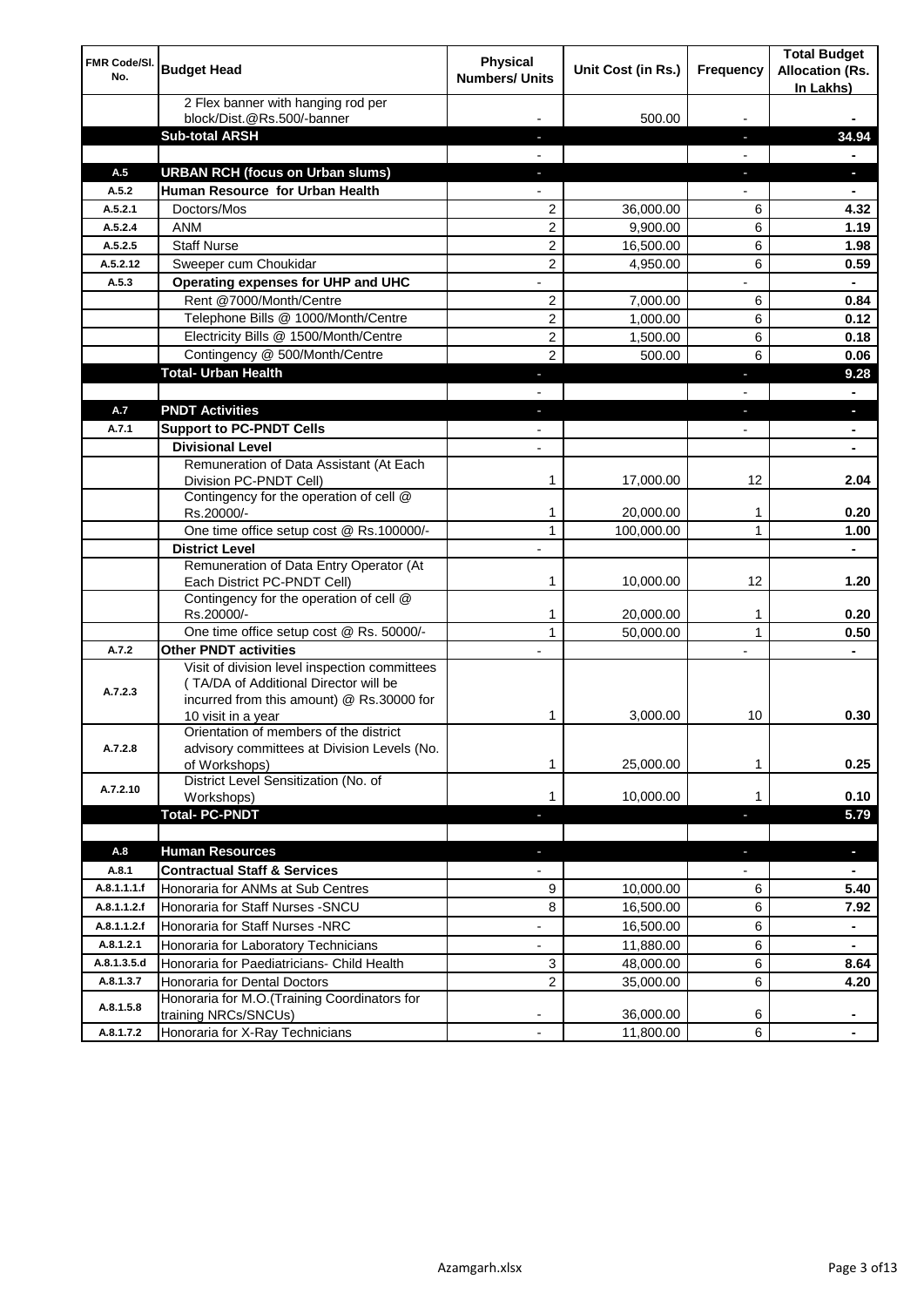| FMR Code/SI.<br>No. | <b>Budget Head</b>                                                               | <b>Physical</b>          | Unit Cost (in Rs.) | Frequency                | <b>Total Budget</b><br><b>Allocation (Rs.</b> |
|---------------------|----------------------------------------------------------------------------------|--------------------------|--------------------|--------------------------|-----------------------------------------------|
|                     |                                                                                  | <b>Numbers/ Units</b>    |                    |                          | In Lakhs)                                     |
| A.8.1.7.4           | <b>School Health Teams (Exclusively for SH)</b>                                  | $\overline{\phantom{a}}$ |                    | $\overline{\phantom{a}}$ |                                               |
| A.8.1.7.4.a         | <b>Honoraria for Medical Officers</b>                                            | $\overline{\phantom{a}}$ |                    |                          |                                               |
|                     | No. of MBBS Doctors-Existing                                                     | $\overline{2}$           | 36,000.00          | 6                        | 4.32                                          |
|                     | No. of MBBS Doctors-New                                                          | 20                       | 36,000.00          | 2                        | 14.40                                         |
|                     | No. of BDS Doctors-Existing                                                      | 19                       | 35,000.00          | 6                        | 39.90                                         |
|                     | No. of AYUSH Doctors-Existing                                                    | 21                       | 24,000.00          | 6                        | 30.24                                         |
|                     | No. of AYUSH Doctors-New                                                         | 23                       | 24,000.00          | $\overline{c}$           | 11.04                                         |
| A.8.1.7.4.b         | <b>Honoraria for Physiotherapists</b>                                            | 19                       | 11,880.00          | 6                        | 13.54                                         |
| A.8.1.7.4.c         | <b>Honoraria for Dental Hygienists</b>                                           | 6                        | 11,880.00          | 6                        | 4.28                                          |
| A.8.1.7.4.d         | <b>Honoraria for Ophthalmic Assistants</b>                                       | 17                       | 11,880.00          | 6                        | 12.12                                         |
| A.8.1.7.4.e         | Honoraria for Staff Nurses/GNMs-Existing                                         | 21                       | 16,500.00          | 6                        | 20.79                                         |
|                     | Honoraria for Staff Nurses/GNMs-New                                              |                          | 16,500.00          | $\overline{2}$           |                                               |
| A.8.1.7.4.g         | Honoraria for ANMs-Existing                                                      | 21                       | 10,000.00          | 6                        | 12.60                                         |
|                     | Honoraria for ANMs-New                                                           | $\overline{c}$           | 10,000.00          | 2                        | 0.40                                          |
|                     | Honoraria for FP Counsellors(@ Rs.9300/-                                         |                          |                    |                          |                                               |
| A.8.1.7.5.1         | (Rs.9000/-Honoraria and 300/-for                                                 |                          |                    |                          |                                               |
|                     | communication support)                                                           | 7                        | 9,300.00           | 6                        | 3.91                                          |
| A.8.1.7.5.2         | <b>Honoraria for ARSH Counsellors</b>                                            | $\overline{2}$           | 12,000.00          | 6                        | 1.44                                          |
| A.8.1.7.5.4         | <b>Honoraria for Nutritionist-NRC</b>                                            |                          | 15,000.00          | 6                        |                                               |
|                     | <b>Honoraria for Staff under Routine</b>                                         |                          |                    |                          |                                               |
|                     | <b>Immunization</b><br>Refrigerator Mechanics-District Level                     | $\blacksquare$           | 16,500.00          | 6                        | ٠<br>٠                                        |
|                     | Cold Chain Handlers-District Level                                               | 1                        | 9,900.00           | 6                        | 0.59                                          |
| A.8.1.7.7           | Vaccine Store Keepers-Division Level                                             | 1                        | 22,000.00          | 6                        | 1.32                                          |
|                     | Refrigerator Mechanics-Division Level                                            | 1                        |                    | 6                        | 0.99                                          |
|                     | Vaccine Van Drivers-Division Level                                               | ÷,                       | 16,500.00          | 6                        |                                               |
|                     | <b>Cold Chain Handlers-Division Level</b>                                        | 1                        | 16,500.00          | 6                        | 0.59                                          |
| A.8.1.9             |                                                                                  |                          | 9,900.00           |                          |                                               |
| A.8.1.11.f          | <b>Honoraria for Data Entry Operators</b><br><b>Honoraria for Caretakers-NRC</b> | $\overline{c}$           | 8,800.00           | 6                        | 1.06                                          |
| A.8.1.11.f          | <b>Honoraria for Cooks-NRC</b>                                                   |                          | 4,000.00           | 6<br>6                   | ٠                                             |
|                     | TOTAL - HUMAN RESOURCE                                                           |                          | 5,000.00           |                          | 199.69                                        |
|                     |                                                                                  |                          |                    |                          |                                               |
| A.9                 | <b>TRAINING</b>                                                                  |                          |                    |                          |                                               |
|                     |                                                                                  |                          |                    |                          |                                               |
| A.9.3               | <b>Maternal Health Training</b>                                                  |                          |                    |                          |                                               |
| A.9.3.1             | <b>Skilled Attendance at Birth / SBA</b>                                         |                          |                    | $\blacksquare$           |                                               |
| A.9.3.1.1           | Setting up of SBA Training Centres                                               | 1                        | 25,000.00          | $\blacksquare$           | 0.25                                          |
|                     | <b>Training of Staff Nurses in SBA</b>                                           |                          |                    |                          |                                               |
| A.9.3.1.4           | Total Batches to be conducted (4 Per                                             |                          |                    |                          |                                               |
|                     | Batch)@ Rs.103300/ Batch                                                         | 9                        | 103,300.00         | $\blacksquare$           | 9.30                                          |
| A.9.3.4             | <b>Safe Abortion Services Training</b>                                           |                          |                    | $\overline{\phantom{a}}$ |                                               |
|                     | Training of Medical Officers in safe                                             |                          |                    |                          |                                               |
|                     | abortion                                                                         |                          |                    | $\overline{a}$           |                                               |
| A.9.3.4.2           | Total Batches to be conducted @ Rs.52000                                         |                          |                    |                          |                                               |
|                     | /batch                                                                           | $\blacksquare$           | 52,000.00          |                          | ۰                                             |
| A.9.3.5             | RTI / STI Training                                                               | $\overline{\phantom{a}}$ |                    | $\overline{\phantom{a}}$ | ۰                                             |
|                     | Training of Medical Officers in RTI/STI                                          | $\overline{\phantom{a}}$ |                    | $\overline{\phantom{a}}$ | ٠                                             |
| A.9.3.5.3           | Total Batches to be conducted @ Rs.72600                                         |                          |                    |                          |                                               |
|                     | /batch                                                                           | 2                        | 72,600.00          |                          | 1.45                                          |
|                     | Sub Total - Maternal Health Training                                             |                          |                    |                          | 11.00                                         |
|                     |                                                                                  |                          |                    |                          |                                               |
| A.9.5               | <b>Child Health Training</b>                                                     |                          |                    |                          | L.                                            |
| A.9.5.2.2           | <b>F-IMNCI Training for Medical Officers</b>                                     |                          |                    |                          |                                               |
|                     | <b>Total Training Load</b>                                                       |                          |                    |                          |                                               |
|                     | <b>Batch Size/Participants</b>                                                   | 16                       |                    |                          |                                               |
|                     | No. of Batches                                                                   |                          | 212,900.00         | $\overline{\phantom{0}}$ |                                               |
|                     | Total Batches to be observed(25% of                                              |                          |                    |                          |                                               |
|                     | organized batches)                                                               |                          | 7,500.00           |                          |                                               |
| A.9.5.2.3           | <b>F-IMNCI Training for Staff Nurses</b>                                         |                          |                    |                          |                                               |
|                     | <b>Total Training Load</b>                                                       |                          |                    |                          |                                               |
|                     | <b>Batch Size/Participants</b>                                                   |                          |                    |                          |                                               |
|                     | No. of Batches                                                                   | $\overline{a}$           | 206,900.00         | $\overline{\phantom{a}}$ |                                               |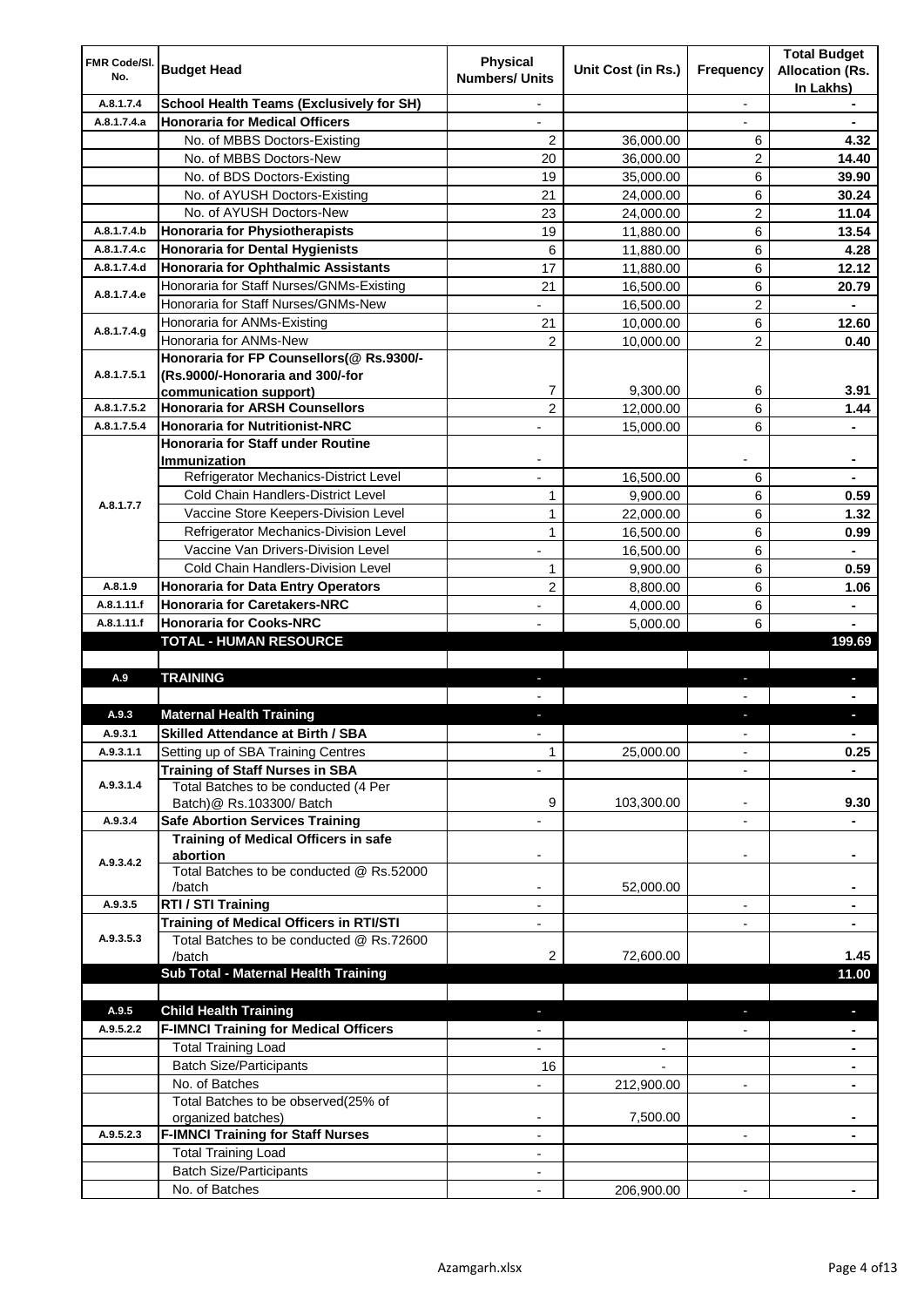| FMR Code/SI.<br>No. | <b>Budget Head</b>                                                             | <b>Physical</b><br><b>Numbers/ Units</b> | Unit Cost (in Rs.) | Frequency                | <b>Total Budget</b><br><b>Allocation (Rs.</b><br>In Lakhs) |
|---------------------|--------------------------------------------------------------------------------|------------------------------------------|--------------------|--------------------------|------------------------------------------------------------|
|                     | Total Batches to be observed(25% of<br>organized batches)                      |                                          | 7,500.00           |                          |                                                            |
| A.9.5.5.2.a         | IMNCI Plus(CCSP)-10 Days TOT for<br><b>Physicians</b>                          | $\overline{\phantom{a}}$                 |                    | $\overline{\phantom{a}}$ | ۰                                                          |
|                     | <b>Total Training Load</b>                                                     |                                          |                    |                          |                                                            |
|                     | <b>Batch Size/Participants</b>                                                 | 24                                       |                    |                          |                                                            |
|                     | No. of Batches                                                                 |                                          | 576,300.00         |                          |                                                            |
|                     | Total Batches to be observed(25% of                                            |                                          |                    |                          |                                                            |
|                     | organized batches)                                                             |                                          | 11,000.00          |                          |                                                            |
|                     | <b>Sub Total- Child Health Training</b>                                        |                                          |                    |                          |                                                            |
| A.9.7               | Adolescent Reproductive and Sexual Health/                                     |                                          |                    |                          |                                                            |
|                     | <b>ARSH Training</b>                                                           |                                          |                    |                          |                                                            |
|                     | <b>ARSH training for ANMs/LHVs</b>                                             |                                          |                    |                          | ä,                                                         |
| A.9.7.4             | Total Batches to be conducted@ Rs.71000/<br><b>Batch</b>                       | 3                                        | 71,000.00          |                          | 2.13                                                       |
|                     | <b>Sub Total- ARSH Training</b>                                                |                                          |                    |                          | 2.13                                                       |
| A.9.8.4.2           | <b>Clinical Establishment Act</b>                                              |                                          |                    |                          |                                                            |
|                     |                                                                                | 1                                        | 798,000.00         |                          | 7.98                                                       |
|                     |                                                                                |                                          |                    |                          | 21.11                                                      |
|                     | <b>TOTAL - Training</b>                                                        |                                          |                    |                          |                                                            |
| A.10                | <b>PROGRAMME MANAGEMENT</b>                                                    |                                          |                    |                          | ٠                                                          |
|                     | <b>District Programme Management Support</b>                                   |                                          |                    |                          |                                                            |
| A.10.2              | Unit                                                                           |                                          |                    |                          |                                                            |
|                     | <b>Contractual Staffs for DPMSU</b>                                            |                                          |                    |                          |                                                            |
| A.10.2.1            | Honoraria for District Programme Manager                                       | 1                                        | 32,700.00          | 6                        | 1.96                                                       |
| A.10.2.2            | Honoraria for District Accounts Manager                                        | 1                                        | 26,650.00          | 6                        | 1.60                                                       |
|                     | Honoraria for District Data Manager(District                                   |                                          |                    |                          |                                                            |
| A.10.2.3            | Data cum Account Assistant)                                                    | 1                                        | 18,150.00          | 6                        | 1.09                                                       |
| A.10.2.7            | Honoraria for Office Assistant                                                 | 1                                        | 7,000.00           | 6                        | 0.42                                                       |
| A.10.2.8.1          | Operational Expenses for DPMU unit                                             | 1                                        | 75,000.00          | 6                        | 4.50                                                       |
| A.10.2.8.2          | Honoraria for District Community Process                                       |                                          |                    |                          |                                                            |
|                     | Manager<br><b>Sub Total - DPMU</b>                                             | 1                                        | 26,650.00          | 6                        | 1.60<br>11.17                                              |
|                     |                                                                                |                                          |                    |                          |                                                            |
| A.10.3              | <b>Block Programme Management Unit (BPMU)</b>                                  |                                          |                    |                          | ۰                                                          |
| A.10.3.1            | Honoraria for Block Programme Managers                                         | 22                                       | 20,000.00          | 6                        | 26.40                                                      |
| A.10.3.2            | Honoraria for Block Accounts Managers                                          | 22                                       | 10,000.00          | 6                        | 13.20                                                      |
|                     | Sub Total - DPMU                                                               | $\overline{\phantom{a}}$                 |                    | $\overline{\phantom{a}}$ | 39.60                                                      |
|                     |                                                                                |                                          |                    |                          |                                                            |
| A.10.6              | <b>Concurrent Audit System</b>                                                 |                                          |                    | ÷,                       | ۰                                                          |
|                     | Budget For Block Units(Rs.1500 per                                             |                                          |                    |                          |                                                            |
|                     | Block/Quarter)                                                                 | 22                                       | 1,500.00           | 4                        | 1.32                                                       |
|                     | Budget For District (District HO Rs.                                           |                                          |                    |                          |                                                            |
|                     | 4500/Month)<br><b>Sub Total - Concurrent Audit</b>                             | 1                                        | 4,500.00           | 12                       | 0.54<br>1.86                                               |
|                     |                                                                                |                                          |                    |                          |                                                            |
| A.10.7              | <b>Mobility Support, Field Visits</b>                                          |                                          |                    | $\overline{\phantom{a}}$ | ۰                                                          |
|                     | Mobility Support-DPMU/District (2 Vehicles                                     |                                          |                    |                          |                                                            |
| A.10.7.2            | per District per month)                                                        | 2                                        | 25,000.00          | 12                       | 6.00                                                       |
| A.10.7.3            | Mobility Support-BPMU/Block (1 Vehicle per<br>District per Month)              | 22                                       | 25,000.00          | 12                       | 66.00                                                      |
| A.10.7.4.1          | Mobility Support for Div.PMU Division & AD                                     |                                          |                    |                          |                                                            |
|                     | Offices( 1 vehicle per Division)<br>Sub Total - Mobility Support, Field Visits | 1                                        | 25,000.00          | 12                       | 3.00<br>75.00                                              |
|                     |                                                                                |                                          |                    |                          |                                                            |
|                     | <b>TOTAL - Programme Management</b>                                            |                                          |                    |                          | 127.63                                                     |
|                     |                                                                                | ٠                                        |                    | ٠                        |                                                            |
|                     | <b>GRAND TOTAL- RCH FLEXIPOOL</b>                                              | $\overline{\phantom{a}}$                 |                    | E.                       | 2,043.25                                                   |
|                     |                                                                                |                                          |                    |                          |                                                            |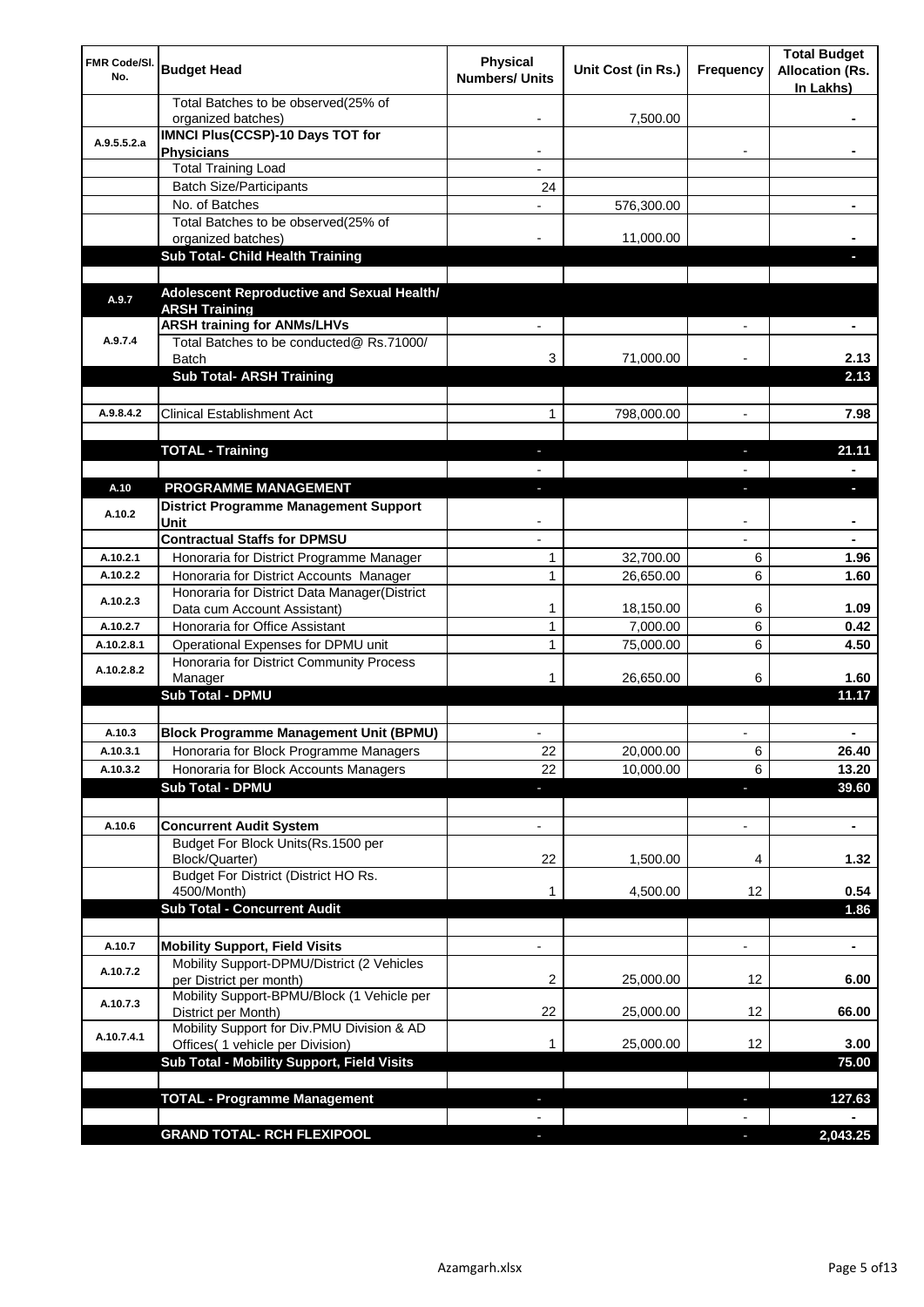| FMR Code/SI.<br>No. | <b>Budget Head</b>                                                                                                                                                         | <b>Physical</b><br><b>Numbers/ Units</b> | Unit Cost (in Rs.) | Frequency                | <b>Total Budget</b><br><b>Allocation (Rs.</b><br>In Lakhs) |
|---------------------|----------------------------------------------------------------------------------------------------------------------------------------------------------------------------|------------------------------------------|--------------------|--------------------------|------------------------------------------------------------|
|                     |                                                                                                                                                                            |                                          |                    |                          |                                                            |
| в                   | <b>MISSION FLEXIPOOL</b>                                                                                                                                                   | a.                                       |                    | r.                       |                                                            |
| <b>B1</b>           | <b>ASHA</b>                                                                                                                                                                |                                          |                    |                          |                                                            |
| B1.1.1.4.2          | ASHA State Trainers - TOT (Module VI&VII)-<br>National Level-Cost of TA/DA                                                                                                 |                                          | 15,000.00          |                          |                                                            |
| B1.1.3.3            | <b>Incentive for FP</b>                                                                                                                                                    |                                          |                    |                          |                                                            |
| B1.1.3.3.1          | Incentive for ASHA @ Rs. 1000 if a couple<br>adopts permanent methods after 02<br>children(Assumed that 15.56 % clients<br>adopts permanent methods after 02<br>children). | 1,882                                    | 1,000.00           |                          | 18.82                                                      |
| B1.1.3.5            | <b>Other incentive</b>                                                                                                                                                     |                                          |                    |                          |                                                            |
| B1.1.3.5.1          | On taking Complicated On pregnancy cases<br>or New born cases to the health facility<br>@Rs.150/- case (up to 3 cases/year)                                                | 3,520                                    | 150.00             | 3                        | 15.84                                                      |
| B1.1.3.5.3          | Birth & Death Registration (For 30 birth & 9<br>deaths/ASHA) -Amount Approved 90% Only                                                                                     | 3,520                                    | 180.00             |                          | 5.70                                                       |
| B1.1.3.5.5          | TA/DA for attending Monthly Meetings<br>@Rs.100/Meeting - Amount Approved 90%                                                                                              |                                          |                    |                          |                                                            |
|                     | Only<br><b>Maternal Death Audit Information</b>                                                                                                                            | 3,520                                    | 100.00             | 12                       | 38.02                                                      |
| B1.1.3.5.6          | (@Rs.200/Case)-Amount Approved 50%<br>Only                                                                                                                                 | 498                                      | 200.00             | ٠                        | 0.50                                                       |
| B1.1.3.5.12         | Incentives to ASHA Sangini(@Rs.150 for                                                                                                                                     |                                          |                    |                          |                                                            |
|                     | one field visit and 20 visits per month)                                                                                                                                   | 145                                      | 3,000.00           | 10                       | 43.50                                                      |
| B1.1.3.6            | <b>Other Activities</b><br>ASHA Divas/Annual ASHA Samellan-                                                                                                                |                                          |                    |                          |                                                            |
| B1.1.3.6.1          | (Amount Approved 70% Only)                                                                                                                                                 | 3,520                                    | 250.00             |                          | 6.16                                                       |
|                     | <b>ASHA Payment Voucher</b>                                                                                                                                                | 3,520                                    | 25.00              |                          | 0.88                                                       |
| B1.1.3.6.3          | <b>ASHA Master Payment Register</b>                                                                                                                                        | 22                                       | 150.00             |                          | 0.03                                                       |
|                     | <b>ASHA Sangini Format</b>                                                                                                                                                 | 145                                      | 50.00              |                          | 0.07                                                       |
| B1.1.4              | Awards to ASHA's/Link workers<br><b>ASHA Resource Centre/ASHA Mentoring</b>                                                                                                | 22                                       | 5,000.00           |                          | 1.10                                                       |
| B1.1.5              | Group                                                                                                                                                                      |                                          |                    |                          | $\blacksquare$                                             |
| B1.1.5.4            | Mobility Costs ASHA Mentoring Group for<br>district*4 meetings@Rs.2500/meeting                                                                                             | 4                                        | 2,500.00           |                          | 0.10                                                       |
|                     | <b>Sub Total - ASHA</b>                                                                                                                                                    |                                          |                    |                          | 130.72                                                     |
| <b>B2</b>           | <b>Untied Funds</b>                                                                                                                                                        |                                          |                    |                          | n,                                                         |
| <b>B2.1</b>         | No. of CHCs/SDH and Amount Approved 71%<br>Only                                                                                                                            | 21                                       | 50,000.00          | $\mathbf 1$              | 7.46                                                       |
| <b>B2.2</b>         | No. of PHCs and Amount Approved 93% Only                                                                                                                                   | 69                                       | 25,000.00          | 1                        | 16.04                                                      |
| <b>B2.3</b>         | No. of Sub Centres and Amount Approved<br>46% Only                                                                                                                         | 493                                      | 10,000.00          | 1                        | 22.68                                                      |
| <b>B2.4</b>         | No. of VHNSCs and Amount Approved 36%<br>Only                                                                                                                              | 1,532                                    | 10,000.00          | 1                        | 55.15                                                      |
|                     | <b>Sub Total - Untied Funds</b>                                                                                                                                            |                                          |                    |                          | 101.33                                                     |
|                     |                                                                                                                                                                            |                                          |                    |                          |                                                            |
| B.3                 | <b>Annual Maintenance Grants</b>                                                                                                                                           | E.                                       |                    |                          | n,                                                         |
| <b>B3.1</b>         | No. of CHCs and Amount Approved 70% Only                                                                                                                                   | 21                                       | 100,000.00         | 1                        | 14.70                                                      |
| <b>B3.2</b>         | No. of PHCs and Amount Approved 69% Only                                                                                                                                   | 50                                       | 50,000.00          | 1                        | 17.25                                                      |
| <b>B3.3</b>         | No. of Sub Centres and Amount Approved<br>49% Only<br><b>Sub Total - AMG</b>                                                                                               | 364                                      | 10,000.00          | 1                        | 17.84<br>49.79                                             |
|                     |                                                                                                                                                                            |                                          |                    |                          |                                                            |
| B.6                 | <b>Corpus Grants to HMS/RKS</b>                                                                                                                                            | ÷.                                       |                    | ٠                        | $\overline{\phantom{a}}$                                   |
| B6.1                | District Hospitals (DH+DWH)                                                                                                                                                | $\overline{2}$                           |                    | $\overline{\phantom{a}}$ | $\blacksquare$                                             |
|                     | Amount Approved for District Hospitals                                                                                                                                     |                                          |                    |                          | 8.03                                                       |
| B6.2                | No. of CHCs and Amount Approved 90% Only                                                                                                                                   | 21                                       | 100,000.00         | 1                        | 18.90                                                      |
| B6.3                | No. of PHCs and Amount Approved 90% Only                                                                                                                                   | 69                                       | 50,000.00          | 1                        | 31.05                                                      |
|                     | <b>Sub Total - HMS/RKS</b>                                                                                                                                                 |                                          |                    |                          | 57.98                                                      |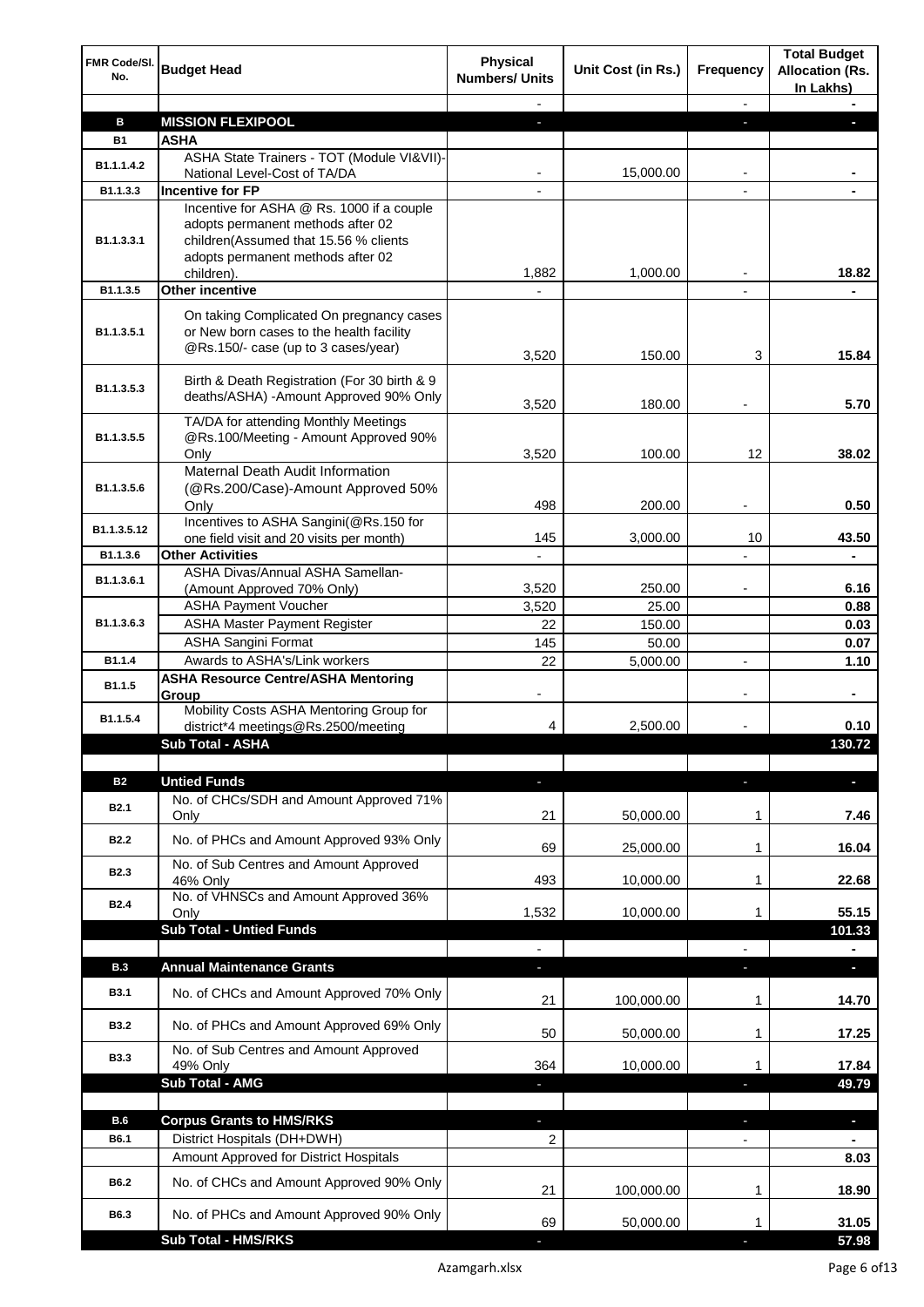| <b>FMR Code/SI.</b><br>No. | <b>Budget Head</b>                                                                                                         | <b>Physical</b><br><b>Numbers/ Units</b> | Unit Cost (in Rs.) | Frequency                | <b>Total Budget</b><br><b>Allocation (Rs.</b><br>In Lakhs) |
|----------------------------|----------------------------------------------------------------------------------------------------------------------------|------------------------------------------|--------------------|--------------------------|------------------------------------------------------------|
|                            |                                                                                                                            |                                          |                    |                          |                                                            |
| <b>B9</b>                  | <b>Mainstreaming of AYUSH</b>                                                                                              | $\blacksquare$                           |                    | J,                       | ٠                                                          |
| <b>B.9.1</b>               | <b>Medical Officers (Only AYUSH)</b>                                                                                       |                                          |                    |                          |                                                            |
| B.9.1.1                    | <b>Contractual Medical Officers-Male</b>                                                                                   | 48                                       | 24,000.00          | 6                        | 69.12                                                      |
| B.9.2                      | <b>AYUSH Pharmacists</b>                                                                                                   | 17                                       | 9,000.00           | 6                        | 9.18                                                       |
|                            | <b>Sub Total (AYUSH)</b>                                                                                                   | ٠                                        |                    | n,                       | 78.30                                                      |
|                            |                                                                                                                            |                                          |                    |                          |                                                            |
| <b>B10</b><br>B.10.2       | <b>IEC-BCC Activities</b><br><b>Implementation of BCC/IEC Activities at</b><br>district level                              | $\blacksquare$                           |                    | r                        | ٠<br>5.00                                                  |
| B.10.5.2                   | Printing of WIFS Cards, Referral Slips, etc                                                                                |                                          |                    | $\overline{\phantom{a}}$ | ٠                                                          |
|                            | WIFS Cards for School Children(No. of Cards)                                                                               |                                          | 4.00               |                          |                                                            |
|                            | Sub Total (IEC/BCC)                                                                                                        |                                          |                    |                          | 5.00                                                       |
|                            |                                                                                                                            |                                          |                    |                          |                                                            |
| <b>B15</b>                 | <b>Planning, Implementation and Monitoring</b>                                                                             |                                          |                    |                          |                                                            |
| B15.2                      | <b>Quality Assurance</b>                                                                                                   |                                          |                    |                          |                                                            |
| B15.2.2                    | <b>Quality Assurance Committees</b>                                                                                        |                                          |                    |                          |                                                            |
|                            | <b>Division Level</b>                                                                                                      |                                          |                    |                          |                                                            |
|                            | One time establishment @ Rs. 1.00 Lakh/<br>Division (Amount Approved 50% Only)                                             | 1                                        | 100,000.00         | 1                        | 0.50                                                       |
|                            | Operational Expenses @Rs. 5000/month/                                                                                      |                                          |                    |                          |                                                            |
|                            | division (Amount Approved 50% Only)                                                                                        | 1                                        | 5,000.00           | 12                       | 0.30                                                       |
|                            | <b>District Level</b>                                                                                                      |                                          |                    |                          |                                                            |
|                            | One time establishment @ Rs. 1.00 Lakh/<br>District (Amount Approved 50% Only)                                             | 1                                        | 100,000.00         | 1                        | 0.50                                                       |
|                            | Operational Expenses @Rs. 5000/ Month/<br>District (Amount Approved 50% Only)                                              | 1                                        | 5,000.00           | 12                       | 0.30                                                       |
| B15.2.4                    | <b>Review meetings</b>                                                                                                     |                                          |                    |                          | ۰                                                          |
| B15.2.4.2                  | <b>Division Level</b>                                                                                                      |                                          |                    |                          |                                                            |
|                            | Review meetings @ Rs 10000/- per meeting<br>for 4 meeting per division (Amount Approved<br>50% Only)                       | 1                                        | 10,000.00          | 4                        | 0.20                                                       |
|                            | <b>District Level</b>                                                                                                      |                                          |                    |                          |                                                            |
|                            | Review meetings @ Rs 10000/- per meeting<br>for 4 meeting per District (Amount Approved<br>50% Only)                       | 1                                        | 10,000.00          | 4                        | 0.20                                                       |
| B15.2.5                    | <b>Other Block Level Activities</b>                                                                                        |                                          |                    |                          |                                                            |
| B15.2.5.1                  | Block QA visioning meeting (Orienting<br><b>Block Officials on Facility Solutions Levels-</b><br>Amount Approved 50% Only) | 1                                        | 35,000.00          | 1                        | 0.18                                                       |
|                            | Quality Management System (QMS) training                                                                                   |                                          |                    |                          |                                                            |
| B15.2.5.2                  | workshop - (Amount Approved 50% Only)                                                                                      | 1                                        | 100,000.00         | 1                        | 0.50                                                       |
|                            | <b>Sub Total - Quality Assurance</b>                                                                                       |                                          |                    | r                        | 2.68                                                       |
|                            |                                                                                                                            |                                          |                    |                          |                                                            |
| B15.3                      | <b>Monitoring and Evaluation</b>                                                                                           |                                          |                    |                          |                                                            |
| B15.3.1.6.3                | Honoraria of Data Entry Operators for MCTS                                                                                 | 22                                       | 11,000.00          | 6                        | 14.52                                                      |
| B15.3.2                    | <b>Computerization HMIS and E-governance</b>                                                                               |                                          |                    |                          | ۰                                                          |
|                            | HMIS Operational Cost (excluding HR & Trainings)-                                                                          |                                          |                    |                          |                                                            |
|                            | Expenses for Internet @1500/month/<br>computer for 951 Nos                                                                 | 24                                       | 1,500.00           | 12                       | 4.32                                                       |
|                            | Expenses for Internet Rs.750/pm/block<br>computer(new) for 820 Nos.                                                        | 22                                       | 750.00             | 12                       | 1.98                                                       |
| B15.3.2.1.a                | Expenses for Internet Data Card<br>@Rs.750/pm/Computer (new) for 75 Nos.                                                   | 1                                        | 750.00             | 12                       | 0.09                                                       |
|                            | Expenses for Internet Data Card<br>@Rs.750/pm/Computer (new) for 18 Nos.                                                   | 1                                        | 750.00             | 12                       | 0.09                                                       |
| B15.3.2.1.d                | Other Office and admin expenses                                                                                            |                                          |                    |                          |                                                            |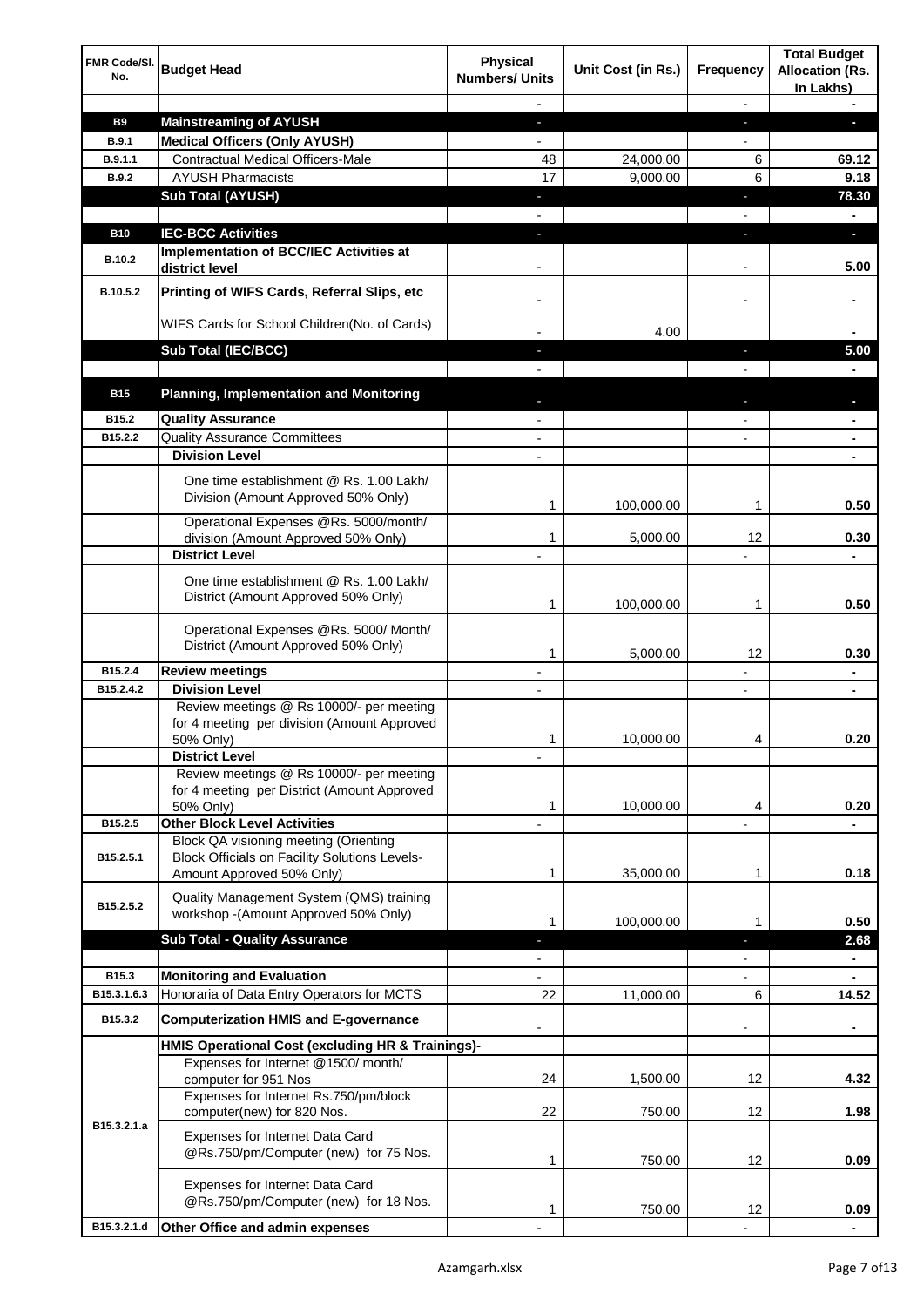| FMR Code/SI.<br>No. | <b>Budget Head</b>                                                               | Physical<br><b>Numbers/ Units</b> | Unit Cost (in Rs.) | Frequency                | <b>Total Budget</b><br><b>Allocation (Rs.</b><br>In Lakhs) |
|---------------------|----------------------------------------------------------------------------------|-----------------------------------|--------------------|--------------------------|------------------------------------------------------------|
| B15.3.2.1.d.2       | Maintenance of Computers/AMC/etc -HMIS<br>(Block -PHC/CHC, CH, CMF (M/F) Old     |                                   |                    |                          |                                                            |
|                     | @Rs. 4000/unit for 951 no.<br>Purchase of computer consumables/Admin             | 24                                | 4,000.00           | 1                        | 0.96                                                       |
| B15.3.2.1.d.3       | Expenses @ Rs.1000.00 for 951 no.-Six                                            |                                   |                    |                          |                                                            |
|                     | Months                                                                           | 24                                | 1,000.00           | 6                        | 1.44                                                       |
| B15.3.2.2.a         | MCTS Operational Cost (excluding HR &<br>Trainings)                              |                                   |                    |                          |                                                            |
|                     | Procurement of                                                                   |                                   |                    |                          |                                                            |
| B15.3.2.2.b         | computers/Printers/Cartridges, etc. -<br>@50,000.00/Computer Systems for 820 No. | 22                                | 50,000.00          | 1                        | 11.00                                                      |
| B15.3.2.2.d         | Other Office and admin expenses                                                  |                                   |                    |                          |                                                            |
|                     | @12,000.00 per year -820 No.(New)                                                | 22                                | 12,000.00          | 1                        | 2.64                                                       |
| B15.3.3             | Other M & E Activities<br>Review Meetings for MCTS @ Rs                          |                                   |                    |                          |                                                            |
| B15.3.3.5           | 4,000/meeting for 12 meetings                                                    | 1                                 | 4,000.00           | 12                       | 0.48                                                       |
|                     | <b>Sub Total - Monitoring and Evaluation</b>                                     |                                   |                    |                          | 37.52                                                      |
|                     |                                                                                  |                                   |                    |                          | -                                                          |
| <b>B.16</b>         | <b>PROCUREMENT</b>                                                               |                                   |                    |                          | ٠                                                          |
| B16.1.1             | <b>Procurement of Equipments: MH</b>                                             |                                   |                    |                          | ٠                                                          |
| B16.1.1.2           | MVA / EVA Kits for Safe Abortion services                                        | 10                                | 2,500.00           | $\blacksquare$           | 0.25                                                       |
| B16.1.6             | <b>Equipments for ARSH/ School Health</b>                                        |                                   |                    | $\overline{\phantom{a}}$ |                                                            |
| B16.1.6.1           | Equipments for ARSH Clinics (New)                                                | $\overline{2}$                    | 15,000.00          | 1                        | 0.30                                                       |
|                     | <b>Sub Total (Procurement of Equipments)</b>                                     |                                   |                    |                          | 0.55                                                       |
| B.16.2.1            | Drugs & supplies for MH                                                          | $\blacksquare$                    |                    | $\overline{a}$           | $\blacksquare$                                             |
| B.16.2.1.2          | Drugs for Safe Abortion (No. of MMA                                              |                                   |                    |                          |                                                            |
|                     | estimated in year 2013-14)                                                       | 50                                | 200.00             | $\blacksquare$           | 0.10                                                       |
| B.16.2.4            | <b>Supplies for IMEP</b><br>Bio-Medical Waste Management-District                |                                   |                    | $\overline{a}$           |                                                            |
| B.16.2.4.1          | level                                                                            | $\blacksquare$                    |                    | $\overline{\phantom{a}}$ | 18.55                                                      |
| B.16.2.4.2          | Bio-Medical Waste Management-CHC level                                           |                                   |                    |                          | 34.61                                                      |
| B.16.2.4.3          | Cleaning/Washing, House keeping and<br>Laundry Management - District Level       |                                   |                    |                          | 30.54                                                      |
| B.16.2.4.4          | Cleaning/Washing, House keeping and<br>Laundry Management - CHC/PHC Level        |                                   |                    |                          | 41.63                                                      |
|                     | <b>ASHA Drug Kits</b>                                                            |                                   |                    |                          |                                                            |
| B.16.2.5.2          | Drug Kit replenishment for ASHAs @ Rs.<br>300/ASHA                               | 2,763                             | 300.00             |                          | 8.29                                                       |
| B.16.2.6            | Drugs & supplies for WIFS                                                        |                                   |                    | $\overline{\phantom{a}}$ |                                                            |
|                     | For Govt. & Govt. aided Schools (Classes VI<br>to XII)                           |                                   |                    |                          |                                                            |
|                     | <b>Total Beneficiaries</b>                                                       | 161,236                           |                    |                          |                                                            |
| B.16.2.6.1          | IFA Tables Required at District (<br>Beneficiary* 52 Tabs)                       | 8,384,266                         | 0.12               |                          | 10.06                                                      |
| B.16.2.6.2          | Albendazole Tablets Required at District<br>(Beneficiary *2 Tabs)                | 322,472                           | 1.00               |                          | 3.22                                                       |
| B.16.2.7            | Drugs & Supplies under SHP                                                       |                                   |                    |                          |                                                            |
|                     | <b>For Aganwadi Centres</b>                                                      |                                   |                    |                          | ٠                                                          |
|                     | Expected No. of Children at AWCs                                                 | 139,700                           |                    |                          | ٠                                                          |
|                     | No. of IFA Bottles (One bottle of 100<br>ml./child)                              | 139,700                           | 10.00              |                          | 13.97                                                      |
|                     | Albendazole Tablets (2 tablets per Child)                                        | 279,400                           | 1.00               |                          | 2.79                                                       |
|                     | For Primary Schools(For Govt. & Govt.                                            |                                   |                    |                          |                                                            |
|                     | aided Schools Classes I to V)                                                    |                                   |                    |                          |                                                            |
|                     | Expected No. of Children in Schools<br>No. of Tablets Required at District (52   | 294,927                           |                    |                          |                                                            |
|                     | Tabs./ Beneficiary)                                                              | 15,336,209                        | 0.12               |                          | 18.40                                                      |
|                     | No. of Tablets Required at District (2 Tabs./                                    |                                   |                    |                          |                                                            |
|                     | Beneficiary)<br><b>Medicines for Teams</b>                                       | 589,854                           | 1.00               |                          | 5.90                                                       |
|                     | No. of Blocks                                                                    | 22                                |                    |                          |                                                            |
|                     | First Time Medicines For Teams (2 Teams                                          |                                   |                    |                          |                                                            |
|                     | in Each Block)                                                                   | 44                                | 18,000.00          |                          | 7.92                                                       |
|                     | Sub Total (Procurement of Drugs & Supplies)                                      |                                   |                    |                          | 195.99                                                     |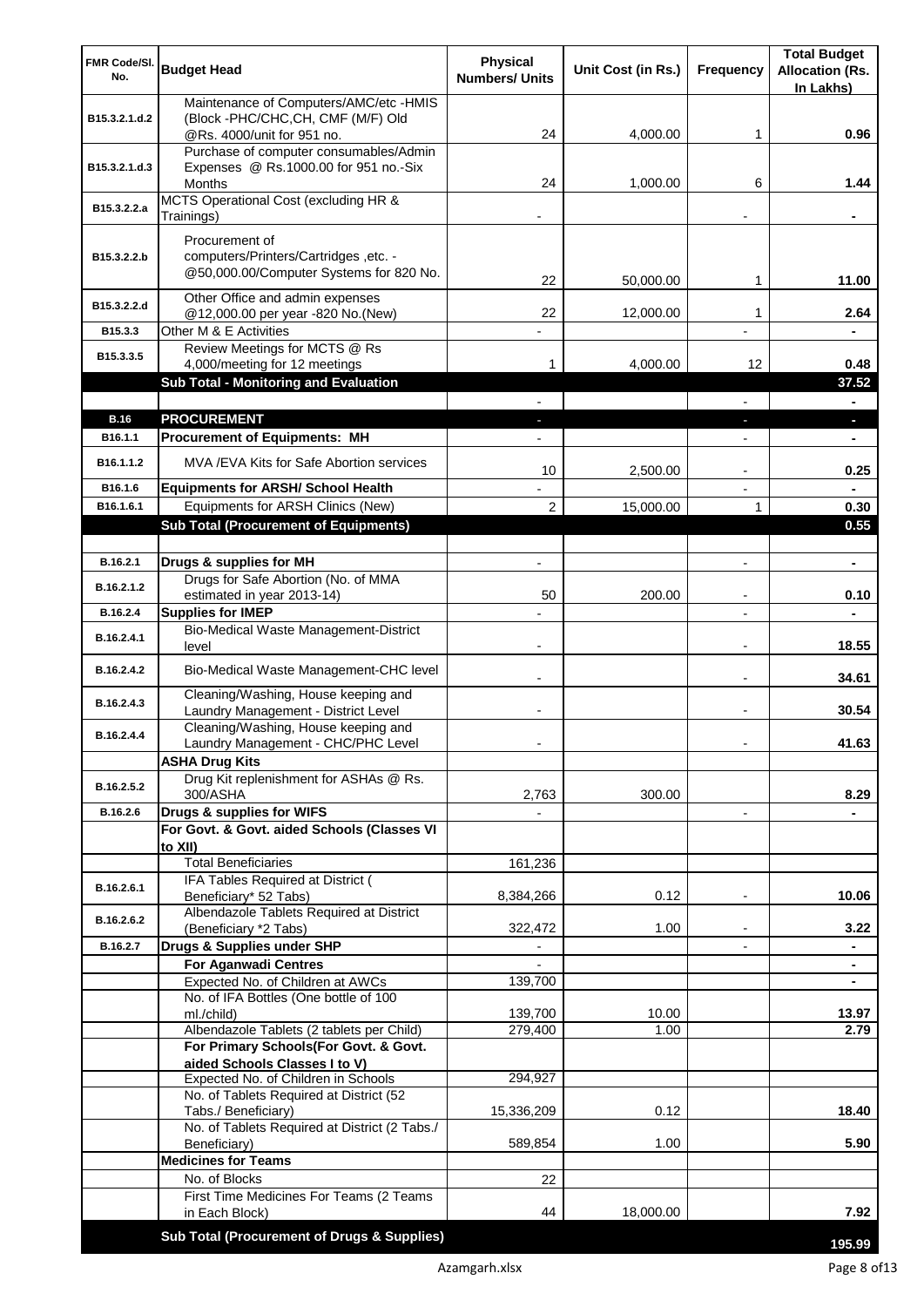| FMR Code/SI.<br>No. | <b>Budget Head</b>                                                                | <b>Physical</b><br><b>Numbers/ Units</b> | Unit Cost (in Rs.)   | Frequency                | <b>Total Budget</b><br><b>Allocation (Rs.</b> |
|---------------------|-----------------------------------------------------------------------------------|------------------------------------------|----------------------|--------------------------|-----------------------------------------------|
|                     |                                                                                   |                                          |                      |                          | In Lakhs)                                     |
|                     |                                                                                   |                                          |                      |                          |                                               |
| <b>B.17</b>         | <b>Drugs Warehouses/Logistics Management</b>                                      |                                          |                      |                          |                                               |
|                     | Honoraria of Staff at Regional Drug                                               |                                          |                      |                          |                                               |
|                     | Warehouse                                                                         |                                          |                      |                          |                                               |
|                     | Accountant<br><b>Computer Operator Cum Store Keeper</b>                           | 1                                        | 10,000.00            | 6                        | 0.60                                          |
|                     | Fork-Lift Operator cum Mechanic                                                   | 1<br>$\mathbf{1}$                        | 10,000.00            | 6<br>6                   | 0.60                                          |
|                     | Fourth class / Loader                                                             | $\mathbf{1}$                             | 6,500.00<br>6,500.00 | 6                        | 0.39<br>0.39                                  |
| <b>B.17.1</b>       | Generator Operator cum Electrician                                                | $\mathbf{1}$                             | 5,000.00             | 6                        | 0.30                                          |
|                     | Sweeper                                                                           | $\mathbf{1}$                             | 3,500.00             | 6                        | 0.21                                          |
|                     | <b>Armed Guards</b>                                                               | $\mathbf{1}$                             | 6,335.00             | 6                        | 0.38                                          |
|                     | <b>General Guards</b>                                                             | $\overline{2}$                           | 5,157.00             | 6                        | 0.62                                          |
|                     | Gardener                                                                          | $\mathbf{1}$                             | 3,000.00             | 6                        | 0.18                                          |
|                     | Honoraria of Staff at District Drug                                               |                                          |                      |                          |                                               |
|                     | Warehouse                                                                         |                                          |                      |                          |                                               |
|                     | Computer Operator Cum Store Keeper                                                | 1                                        | 10.000.00            | 6                        | 0.60                                          |
| <b>B.17.3</b>       | Generator Operator Cum Mechanic/Electricia                                        | $\mathbf{1}$                             | 5,000.00             | 6                        | 0.30                                          |
|                     | Loader                                                                            | $\mathbf{1}$                             | 5,000.00             | 6                        | 0.30                                          |
|                     | Choukidar                                                                         | $\mathbf{1}$                             | 5,000.00             | 6                        | 0.30                                          |
|                     | Part-time Sweeper                                                                 | $\mathbf{1}$                             | 2,500.00             | 6                        | 0.15                                          |
| <b>B.17.4</b>       | <b>Others</b>                                                                     |                                          |                      |                          |                                               |
| B.17.4.1            | Operational Cost for Regional Drug ware House                                     |                                          |                      |                          | ۰                                             |
|                     | <b>Electricity Charges</b>                                                        |                                          |                      |                          | 1.10                                          |
|                     | Telephone Charges                                                                 |                                          |                      |                          | 0.10                                          |
|                     | POL & Maintenance of DG Sets                                                      |                                          |                      |                          | 0.30                                          |
|                     | Stationary                                                                        |                                          |                      |                          | 0.15                                          |
|                     | Contingency                                                                       |                                          |                      |                          | 1.49                                          |
|                     | <b>Sub Total-Drug Ware Houses</b>                                                 |                                          |                      |                          | 8.46                                          |
|                     |                                                                                   |                                          |                      |                          |                                               |
|                     | <b>GRAND TOTAL- MISSION FLEXIPOOL</b>                                             |                                          |                      |                          | 668.31                                        |
|                     |                                                                                   |                                          |                      |                          |                                               |
| C                   | <b>IMMUNISATION</b>                                                               |                                          |                      |                          |                                               |
|                     |                                                                                   |                                          |                      |                          |                                               |
| C.1                 | RI strengthening project (Review meeting,                                         |                                          |                      |                          |                                               |
|                     | Mobility support, Outreach services etc)                                          |                                          |                      |                          |                                               |
| C.1.a               | Mobility Support for supervision for district<br>level officers @Rs 250000/- Year | 1                                        | 250,000.00           |                          | 2.50                                          |
| C.1.b               | Mobility support for supervision at State                                         |                                          |                      |                          |                                               |
|                     | level                                                                             |                                          |                      |                          |                                               |
|                     | Printing and dissemination of Immunization                                        |                                          |                      |                          |                                               |
| C.1.c               | cards, tally sheets, monitoring forms etc.@                                       |                                          |                      |                          |                                               |
|                     | Rs 10 /- Beneficiary                                                              | 147,700                                  | 10.00                |                          | 14.77                                         |
| C.1.d               | Support for Quarterly State level review                                          |                                          |                      |                          |                                               |
|                     | meetings of district officer                                                      |                                          |                      |                          |                                               |
|                     | Quarterly review meetings exclusive for RI                                        |                                          |                      |                          |                                               |
| C.1.e               | at district level with Block Mos, CDPO, and                                       |                                          |                      |                          |                                               |
|                     | other stake holders (@ Rs 100/- per<br>participant(5 participant / block)         | 420                                      | 100.00               |                          | 0.42                                          |
|                     | Quarterly review meetings exclusive for RI                                        |                                          |                      |                          |                                               |
|                     | at block level @Rs 50/- per person as                                             |                                          |                      |                          |                                               |
| C.1.f               | honorarium/Asha(For travel) & Rs 25 per                                           |                                          |                      |                          |                                               |
|                     | person at the disposal of MOIC for meeting                                        |                                          |                      |                          |                                               |
|                     | expenses (Refreshment, stationery and                                             |                                          |                      |                          |                                               |
|                     | mis.)<br>Focus on slum & underserved areas in                                     | 11,268                                   | 75.00                |                          | 8.45                                          |
|                     | urban areas/alternative vaccinator for slums                                      |                                          |                      |                          |                                               |
|                     | (Hiring of ANM @ 450/-per session for four                                        |                                          |                      |                          |                                               |
| C.1.g               | sessions/month/slum of 10000 population                                           |                                          |                      |                          |                                               |
|                     | and Rs.300/ month as contingency per slum                                         |                                          |                      |                          |                                               |
|                     | i.e.Rs.2100/-month/slum of 10000                                                  |                                          |                      |                          |                                               |
|                     | population)<br>Mobilization of children through ASHA or                           | 24                                       | 2,100.00             |                          | 0.50                                          |
| C.1.h               | other mobilizers (@Rs 150/-per session)                                           | 49,478                                   | 150.00               | $\overline{\phantom{a}}$ | 74.22                                         |
| C.1.i               | Alternative vaccine delivery in hard to reach<br>areas(@Rs 150/-per session)      | 3,024                                    | 150.00               |                          | 4.54                                          |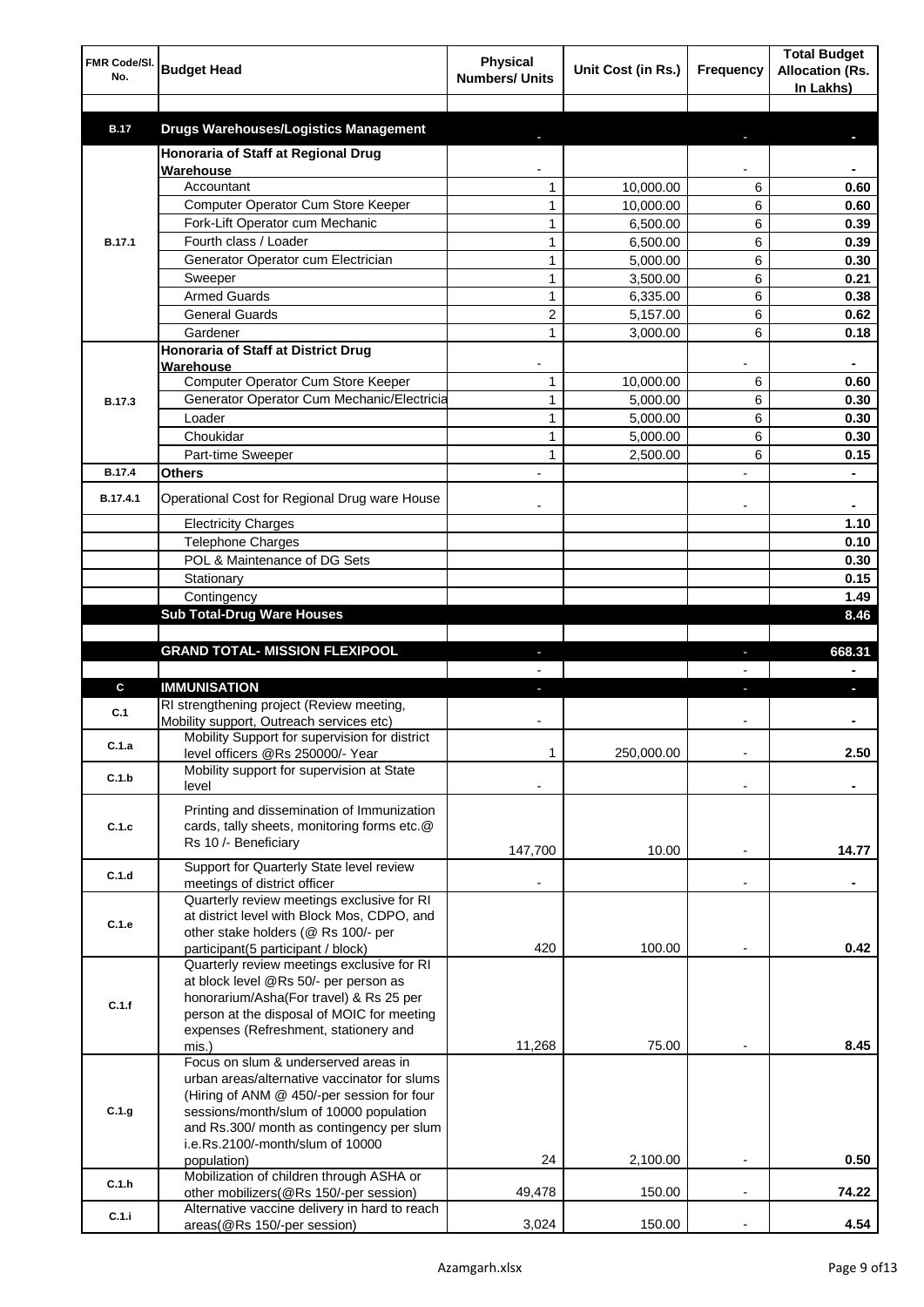| FMR Code/SI.<br>No. | <b>Budget Head</b>                                                                          | <b>Physical</b><br><b>Numbers/ Units</b> | Unit Cost (in Rs.) | Frequency | <b>Total Budget</b><br><b>Allocation (Rs.</b><br>In Lakhs) |
|---------------------|---------------------------------------------------------------------------------------------|------------------------------------------|--------------------|-----------|------------------------------------------------------------|
| C.1.j               | Alternative Vaccine Delivery in other<br>areas(@Rs. 75/- per session)                       | 46,454                                   | 75.00              |           | 34.84                                                      |
| C.1.k               | To develop micro plan at sub-centre level(@                                                 |                                          |                    |           |                                                            |
|                     | Rs 100/- per sub centre)<br>For consolidation of micro plans at block                       | 493                                      | 100.00             |           | 0.49                                                       |
| C.1.1               | level (@ Rs 1000/-per block per PHC and                                                     |                                          |                    |           |                                                            |
|                     | Rs 2000/- per district)                                                                     | 24                                       | 1,000.00           |           | 0.24                                                       |
| C.1.m               | POL for vaccine delivery from State to<br>district and from district to PHC/CHCs(@ Rs       |                                          |                    |           |                                                            |
|                     | 150000/- per district per year)                                                             | 1                                        | 150,000.00         |           | 1.50                                                       |
|                     | Consumables for computer including                                                          |                                          |                    |           |                                                            |
| C.1.n               | provision for internet access for RIMS (@                                                   |                                          |                    |           |                                                            |
|                     | Rs 400/- per month per district)<br>Red/Black plastic bags etc.(@ Rs 3 per bag              | 1                                        | 400.00             | 12        | 0.05                                                       |
| C.1.o               | and 2 bags per session)                                                                     | 51,808                                   | 3.00               | 2         | 3.11                                                       |
|                     | Hub Cutter/Bleach/Hypochlorite solution/                                                    |                                          |                    |           |                                                            |
| C.1.p               | Twin buckets (@ Rs 1200/- per PHC/CHC<br>per year)                                          | 24                                       | 1,200.00           |           | 0.29                                                       |
| C.1.q               | Safety Pits(@ Rs 5250/- per pit)                                                            | 10                                       | 5,250.00           |           | 0.53                                                       |
|                     | Other Specific requirement                                                                  |                                          |                    |           |                                                            |
|                     | Fund for annual maintenance operation of                                                    |                                          |                    |           |                                                            |
|                     | WIC/WIF at division level @ Rs.40000/unit                                                   | 1                                        | 40,000.00          |           | 0.40                                                       |
|                     | of WIC/WIF<br>POL for generators and operational                                            |                                          |                    |           |                                                            |
| C.1.r               | expenses at divisional vaccine storage point                                                |                                          |                    |           |                                                            |
|                     | @ Rs 2.00 Lakhs/ year/division vaccine                                                      |                                          |                    |           |                                                            |
|                     | store points<br>Electricity bill for WIC/WIF AT state and                                   | 1                                        | 200,000.00         |           | 2.00                                                       |
|                     | divisional level @ Rs 1.50Lakhs/year                                                        |                                          |                    |           |                                                            |
|                     | /division store points                                                                      | 1                                        | 150,000.00         |           | 1.50                                                       |
|                     | <b>AEFI Kits</b>                                                                            | 122                                      | 200.00             |           | 0.24                                                       |
| C.2                 | <b>Salary of Contractual Staffs</b>                                                         |                                          |                    |           |                                                            |
| C.2.2<br>C.3        | <b>Computer Assistants at District level</b><br><b>Training under Immunisation</b>          | 1                                        | 10,000.00          | 6         | 0.60                                                       |
|                     | District level Orientation training including                                               |                                          |                    |           |                                                            |
|                     | Hep B, Measles, AEFI & JE(wherever                                                          |                                          |                    |           |                                                            |
|                     | required) for 2 days ANM, Multi Purpose                                                     |                                          |                    |           |                                                            |
| C.3.1               | Health Worker (Male), LHV, Health<br>Assistant (Male/Female), Nurse Midwives,               |                                          |                    |           |                                                            |
|                     | BEEs & other staff (as per RCH norms) @                                                     |                                          |                    |           |                                                            |
|                     | Rs 46200/batch                                                                              | 35                                       | 46,200.00          |           | 16.17                                                      |
|                     | Three day training including Hep B, Measles                                                 |                                          |                    |           |                                                            |
| C.3.2               | & JE(wherever required) of Medical Officers<br>of RI using revised MO training module) @    |                                          |                    |           |                                                            |
|                     | Rs 65600/ batch                                                                             |                                          | 65,600.00          |           |                                                            |
|                     | Two days cold chain handlers training for                                                   |                                          |                    |           |                                                            |
| C.3.4               | block level cold chain handlers by State and<br>district cold chain officers @ Rs           |                                          |                    |           |                                                            |
|                     | 26600/batch                                                                                 | 1                                        | 26,600.00          |           | 0.27                                                       |
|                     | One day training of block level data handlers                                               |                                          |                    |           |                                                            |
| C.3.5               | by DIOs and District cold chain officer to                                                  |                                          |                    |           |                                                            |
|                     | train about the reporting formats of<br>immunization @ Rs 300/ person                       | 22                                       | 300.00             |           | 0.07                                                       |
| C.3.6               | Intensified immunization training of front                                                  |                                          |                    |           |                                                            |
|                     | line workers @ Rs 86660/batch                                                               | 24                                       | 86,660.00          |           | 20.80                                                      |
| C.4                 | <b>Cold Chain Maintenance</b><br>Cold chain maintenance at PHC/CHC Level                    |                                          |                    |           |                                                            |
|                     | (@Rs. 750/PHC/CHC per year)                                                                 | 24                                       | 750.00             |           | 0.18                                                       |
|                     | Cold chain maintenance at District Level                                                    |                                          |                    |           |                                                            |
|                     | (@Rs. 15000/year)                                                                           | 1                                        | 15,000.00          |           | 0.15                                                       |
|                     | Asha Incentives- for full immunization @<br>RS.100 per child for full immunization in first |                                          |                    |           |                                                            |
| C.5                 | year and Rs.50 per child for ensuring                                                       |                                          |                    |           |                                                            |
|                     | complete immunization up to 2nd year of                                                     |                                          |                    |           |                                                            |
|                     | age.(94.22% of the fund)                                                                    | 126,103                                  | 150.00             |           | 178.22                                                     |
|                     | TOTOAL - ROUTINE IMMUNIZATION                                                               | ٠                                        |                    | F         | 367.04                                                     |
| D                   | <b>National Disease Control Programmes</b>                                                  | $\blacksquare$<br>٠                      |                    | J,        | $\blacksquare$<br>H,                                       |
|                     |                                                                                             |                                          |                    |           |                                                            |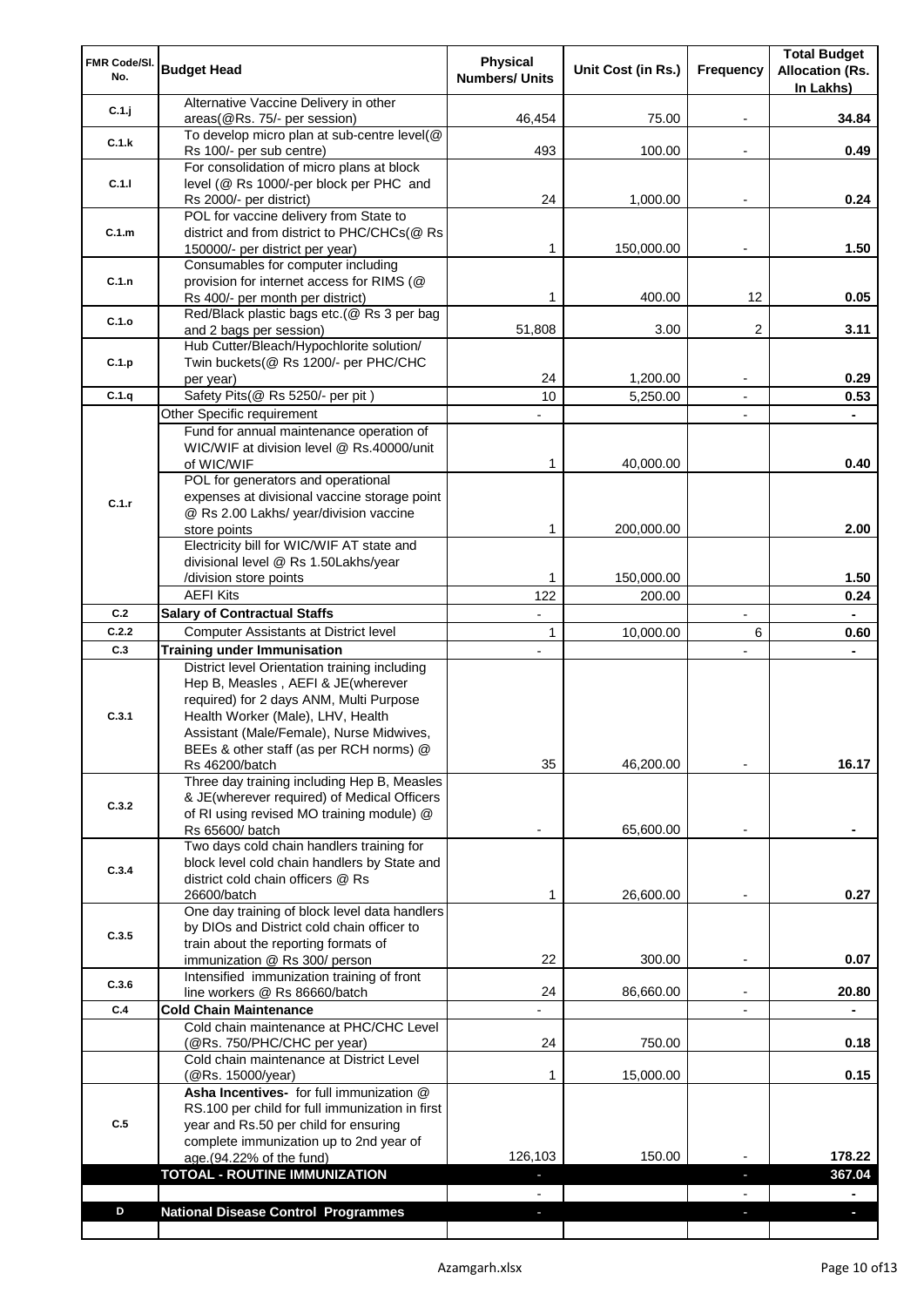| FMR Code/SI.<br>No. | <b>Budget Head</b>                                                                                              | <b>Physical</b><br><b>Numbers/ Units</b> | Unit Cost (in Rs.) | Frequency | <b>Total Budget</b><br><b>Allocation (Rs.</b><br>In Lakhs) |
|---------------------|-----------------------------------------------------------------------------------------------------------------|------------------------------------------|--------------------|-----------|------------------------------------------------------------|
| Е                   | <b>Integrated Disease Surveillance Project</b>                                                                  |                                          |                    |           |                                                            |
|                     | (IDSP)                                                                                                          |                                          |                    |           |                                                            |
| E.1                 | Operational Costs (Rs. 25000/0 per Month)<br>including 10 Medical Colleges                                      |                                          |                    |           | 3.00                                                       |
|                     |                                                                                                                 |                                          |                    |           |                                                            |
| E.2                 | Remuneration for Contractual Human Resource                                                                     |                                          |                    |           |                                                            |
| E.2.1               | Epidemiologist (Rs. 27500-44000)                                                                                |                                          |                    |           | 3.56                                                       |
| E.2.2               | Microbiologist (Rs. 27500-44000)                                                                                |                                          |                    |           |                                                            |
| E.3.2<br>E.3.3      | Data Manager (Rs. 18000 per Mth)<br>Data Entry Operator (Rs. 11000/mth)                                         |                                          |                    |           | 2.16                                                       |
|                     | Training                                                                                                        |                                          |                    |           | 1.32                                                       |
|                     | Medical Officers (3 days) @ Rs 50000 /                                                                          |                                          |                    |           |                                                            |
|                     | Batch, for one batch                                                                                            |                                          |                    |           | 0.50                                                       |
| E.8                 | Hospital Pharmacists/Nurses Training (1                                                                         |                                          |                    |           |                                                            |
|                     | day) @ Rs.38000 / Batch for 1 batch                                                                             |                                          |                    |           | 0.38                                                       |
|                     | One Day Training of Medical College Doctors                                                                     |                                          |                    |           |                                                            |
| E.8                 | Costs on account of Newly Formed Districts                                                                      |                                          |                    |           |                                                            |
|                     | <b>TOTAL-IDSP</b>                                                                                               |                                          |                    |           | 10.92                                                      |
|                     | <b>National Vector Borne Disease Control</b>                                                                    |                                          |                    |           |                                                            |
| F                   | Programme (NVBDCP)                                                                                              |                                          |                    |           |                                                            |
| F.1.1               | <b>Malaria</b>                                                                                                  |                                          |                    |           |                                                            |
| F.1.1.b             | <b>ASHA Incentives</b>                                                                                          |                                          |                    |           | 2.25                                                       |
|                     | Monitoring, Evaluation & Supervision &                                                                          |                                          |                    |           |                                                            |
| F.1.1.d             | Epidemic preparedness including mobility                                                                        |                                          |                    |           | 0.85                                                       |
| F.1.1.e             | <b>IEC/BCC</b>                                                                                                  |                                          |                    |           | 0.42                                                       |
| F.1.1.g             | <b>Training/Capacity Building</b>                                                                               |                                          |                    |           | 0.25                                                       |
|                     | Sub Total - Malaria                                                                                             |                                          |                    |           | 3.77                                                       |
| F.1.2               | Dengue & Chikungunya                                                                                            |                                          |                    |           |                                                            |
| F.1.2.a(iⅈ)         | Strengthening Surveillance for Apex Referral<br>Lab & Sentinel Surveillance Hospital                            |                                          |                    |           |                                                            |
| F.1.2.c             | Monitoring/Supervision and Rapid Response                                                                       |                                          |                    |           | 0.20                                                       |
| F.1.2.d             | <b>Epidemic Preparedness</b>                                                                                    |                                          |                    |           | 0.10                                                       |
| F.1.2.e             | Case Management                                                                                                 |                                          |                    |           | 0.10                                                       |
| F.1.2.f             | <b>Vector Control And Environmental</b>                                                                         |                                          |                    |           |                                                            |
| F.1.2.g             | Management<br>IEC/ BCC for Social Mobilization                                                                  |                                          |                    |           | 0.10                                                       |
| F.1.2.i             | Training/Workshop                                                                                               |                                          |                    |           | 0.10                                                       |
|                     | Sub Total - Dengue & Chikungunya                                                                                |                                          |                    |           | 0.60                                                       |
| F.1.3               | <b>AES/JE</b>                                                                                                   |                                          |                    |           |                                                            |
| F.1.3.a             | Strengthening of Sentinel sites which will<br>include Diagnostics and Case Management,<br>supply of kits by Gol |                                          |                    |           | 2.50                                                       |
| F.1.3.b             | IEC / BCC Activities & printing material<br>pertaining to JE / AES                                              |                                          |                    |           | 4.00                                                       |
| F.1.3.c             | Capacity Building in case management of<br>Medical Officer and paramedical from                                 |                                          |                    |           |                                                            |
|                     | PHC/CHC at district level.                                                                                      |                                          |                    |           | 0.50                                                       |
| F.1.3.d             | Monitoring and supervision<br>Procurement of Insecticides (Technical                                            |                                          |                    |           | 1.00                                                       |
| F.1.3.e             | Malathion)<br>Thermal Fog Machine (Small) @ 0.85                                                                |                                          |                    |           | 1.15                                                       |
| F.1.3.f             | lac/machine                                                                                                     |                                          |                    |           | 5.00                                                       |
| F.1.3.g             | Operational cost for Malathion fogging (As<br>per Availability of 3 MT Technical Malathion<br>per district)     |                                          |                    |           | 0.15                                                       |
| $F.1.3.$ j          | Paediatric ICU Establishment and HR &<br>operational cost for Paediatric ICU in<br><b>Endemic Districts</b>     |                                          |                    |           | 213.33                                                     |
| F.1.3.k             | ASHA Insentivization for sensitizing<br>community                                                               |                                          |                    |           | 0.20                                                       |
|                     | Sub Total - AES/JE                                                                                              |                                          |                    |           | 227.83                                                     |
| F.1.4               | <b>Lymphatic Filariasis</b>                                                                                     |                                          |                    |           |                                                            |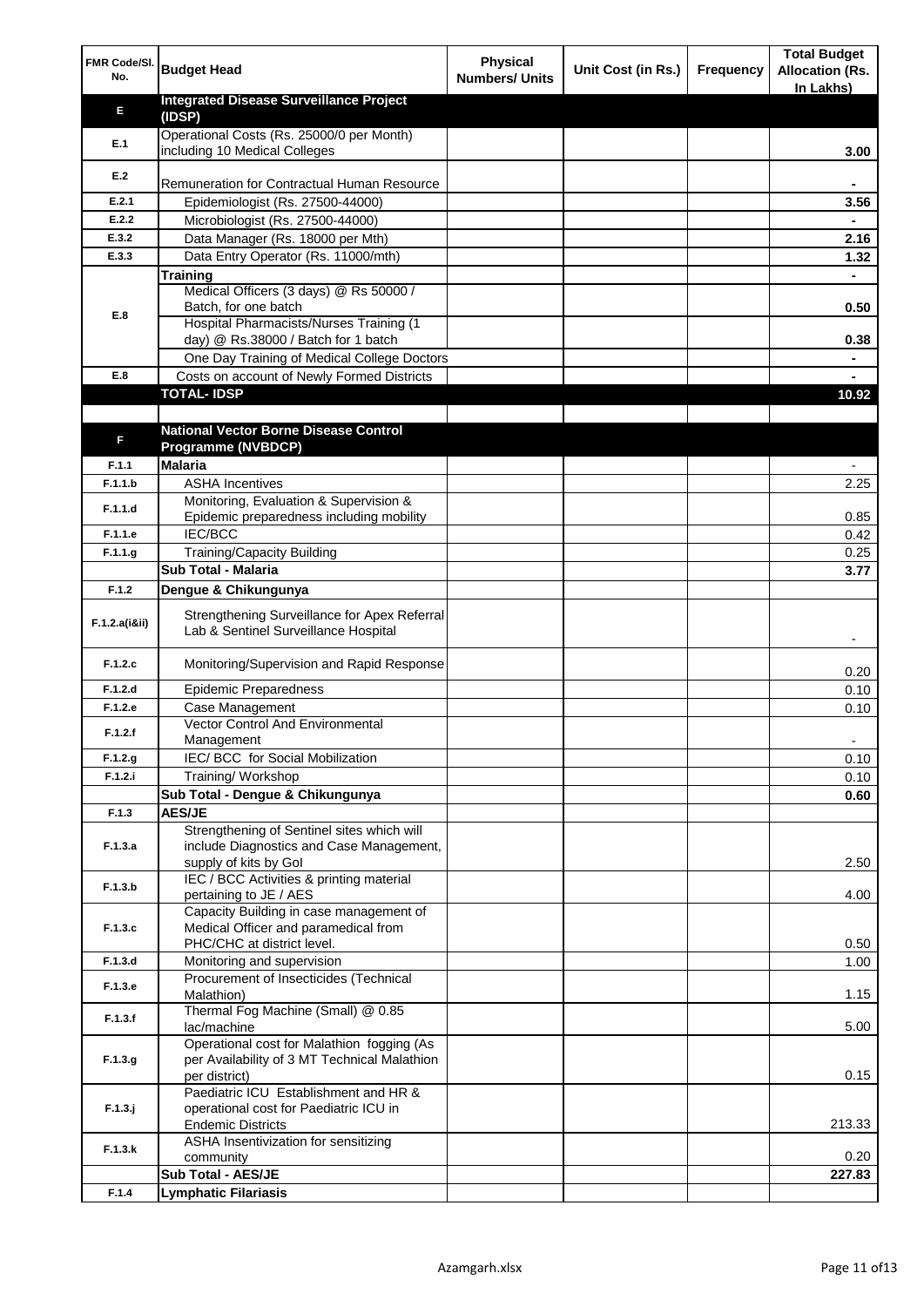| FMR Code/SI.<br>No. | <b>Budget Head</b>                                                                                                                                                                                                                                                    | <b>Physical</b><br><b>Numbers/ Units</b> | Unit Cost (in Rs.) | Frequency      | <b>Total Budget</b><br><b>Allocation (Rs.</b><br>In Lakhs) |
|---------------------|-----------------------------------------------------------------------------------------------------------------------------------------------------------------------------------------------------------------------------------------------------------------------|------------------------------------------|--------------------|----------------|------------------------------------------------------------|
| F.1.4.a             | State Task Force, STAC Meeting, printing<br>forms & register/ Mobility support, district<br>coordination meeting, sensitization of media<br>etc., Morbidity management, monitoring &<br>supervision and mobility support for Rapid<br>response including Line listing |                                          |                    |                | 2.90                                                       |
| F.1.4.b             | Micro Filaria Survey                                                                                                                                                                                                                                                  |                                          |                    |                | 0.49                                                       |
| F.1.4.c             | Post MDA Assessment by medical colleges<br>(Govt, & Private)/ ICMR institutions                                                                                                                                                                                       |                                          |                    |                | 0.15                                                       |
| F.1.4.d             | Training / Sensitization of district level<br>officers on ELF & Drug Distributors /<br>Peripheral health workers                                                                                                                                                      |                                          |                    |                | 5.10                                                       |
| F.1.4.e             | Specific IEC/ BCC at State, districts, PHC,<br>Sub Centre & village lable VHSC/GKs                                                                                                                                                                                    |                                          |                    |                | 1.20                                                       |
| F.1.4.f             | Honorarium for Drug Distributors including<br>ASHA & Supervisors involve in MDA                                                                                                                                                                                       |                                          |                    |                | 9.90                                                       |
| F.1.4.h.ii          | M.F.Survey in Non Endemic districts                                                                                                                                                                                                                                   |                                          |                    |                |                                                            |
|                     | Sub Total - Lymphatic Filariasis                                                                                                                                                                                                                                      |                                          |                    |                | 19.74                                                      |
| F.1.5<br>F.1.5      | Kalazar<br>Case Search/ Camp Approach                                                                                                                                                                                                                                 |                                          |                    |                |                                                            |
| F.1.5.a             | Spray Pumps & Accessories                                                                                                                                                                                                                                             |                                          |                    |                |                                                            |
| F.1.5.b             | Operational Cost for Spray including Spray                                                                                                                                                                                                                            |                                          |                    |                |                                                            |
| F.1.5.c             | Wages & Pending liability of spray wages<br>Mobility / P.O.L./ Supervision                                                                                                                                                                                            |                                          |                    |                |                                                            |
| F.1.5.d             | Monitoring & Evaluation                                                                                                                                                                                                                                               |                                          |                    |                |                                                            |
|                     | Training for Spraying /IEC/                                                                                                                                                                                                                                           |                                          |                    |                |                                                            |
| F.1.5.e/<br>F.1.5.f | BCC/Advocacy/Incentive to ASHA/Loss of                                                                                                                                                                                                                                |                                          |                    |                |                                                            |
|                     | Wages                                                                                                                                                                                                                                                                 |                                          |                    |                |                                                            |
|                     | Sub Total - Kalazar<br><b>Cash grant for Decentralized commodities</b>                                                                                                                                                                                                |                                          |                    |                |                                                            |
|                     | for Malaria + Filaria F.6                                                                                                                                                                                                                                             |                                          |                    |                |                                                            |
| F.6(a,b,c,k)        | Drugs (Chloroquine, Primaquine 2.5/7.5mg)<br>and ACT                                                                                                                                                                                                                  |                                          |                    |                | 0.20                                                       |
| F.6.f               | D.E.C.                                                                                                                                                                                                                                                                |                                          |                    |                | 13.52                                                      |
| F.6.h<br>F.6.i      | Dengue NS 1 antigen Kit<br>Larvicidal (Temephos, Bti(AS)/Bti (wp)(for<br>polluted and non polluted water)                                                                                                                                                             |                                          |                    |                | 0.90                                                       |
|                     | <b>Sub Total- Dec.Commodities</b>                                                                                                                                                                                                                                     |                                          |                    |                | 14.62                                                      |
|                     | <b>TOTAL-NVBDCP</b>                                                                                                                                                                                                                                                   |                                          |                    |                | 266.56                                                     |
|                     |                                                                                                                                                                                                                                                                       |                                          |                    |                |                                                            |
| G                   | <b>National Leprosy Eradication</b><br>Programme(NLEP)                                                                                                                                                                                                                |                                          |                    |                |                                                            |
| G.1                 | <b>Case Detection and Management</b>                                                                                                                                                                                                                                  |                                          |                    |                |                                                            |
|                     | Specific Plan for high endemic blocks of low                                                                                                                                                                                                                          |                                          |                    |                |                                                            |
| G.1.1               | endemic districts                                                                                                                                                                                                                                                     |                                          |                    |                |                                                            |
|                     | No. of High endemic blocks in Low endemic<br>Districts (ANCDR more than 10)                                                                                                                                                                                           |                                          |                    |                |                                                            |
|                     | House to House Visit by Search team                                                                                                                                                                                                                                   |                                          |                    | $\blacksquare$ | ۰                                                          |
|                     | Confrmaton of suspect                                                                                                                                                                                                                                                 |                                          |                    |                | ۰                                                          |
|                     | Intensive IEC Activity                                                                                                                                                                                                                                                |                                          |                    |                | ۰                                                          |
| G.1.2               | <b>Services in Urban services</b><br>Urban Project 2 Mega cities, 2 medium City                                                                                                                                                                                       |                                          |                    |                | $\blacksquare$                                             |
|                     | 2, 8 Medium City 1, 40 Townships                                                                                                                                                                                                                                      |                                          |                    |                | 1.14                                                       |
| G.1.3               | <b>ASHA involvement</b>                                                                                                                                                                                                                                               |                                          |                    |                |                                                            |
|                     | <b>ASHA Sensitization</b>                                                                                                                                                                                                                                             |                                          |                    |                | 0.290                                                      |
|                     | <b>ASHA Incentive for Services</b>                                                                                                                                                                                                                                    |                                          |                    |                | 0.150                                                      |
| G.1.4               | <b>Materials &amp; Supplies</b>                                                                                                                                                                                                                                       |                                          |                    |                |                                                            |
|                     | Supportive Drugs & Dressing materials                                                                                                                                                                                                                                 |                                          |                    |                | 0.40                                                       |
|                     | Laboratory reagents and equipments<br>scalpels etc.                                                                                                                                                                                                                   |                                          |                    |                | 0.08                                                       |
|                     | Printing works                                                                                                                                                                                                                                                        |                                          |                    |                | 0.37                                                       |
| G.1.5               | <b>NGO Services</b>                                                                                                                                                                                                                                                   |                                          |                    |                | 4.32                                                       |
| G.2                 | <b>DPMR</b>                                                                                                                                                                                                                                                           |                                          |                    |                |                                                            |